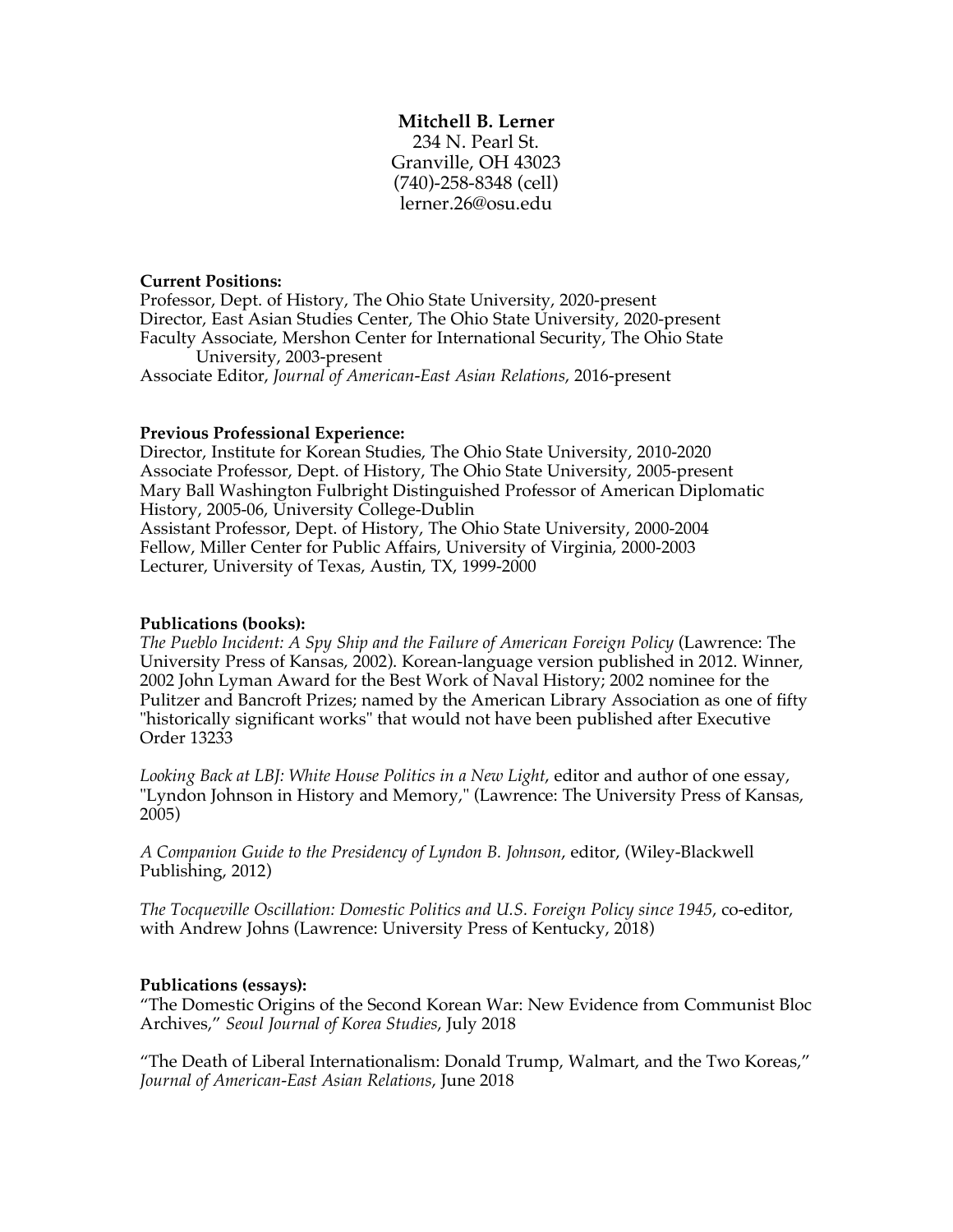"Is It For This We Fought and Bled: The Korean War and the Civil Rights Movement," *Journal of Military History*, April 2018

"Markets, Movies, and Media: The Growing Soft Power Threat to North Korea," *Journal of East Asian Affairs*, April 2015

"'Almost a Populist': The Impact of the South on Lyndon Johnson," *Southwestern Historical Quarterly,* January 2014

"'We Must Bear a Good Deal of Responsibility for it': The White House Tapes and the War in Vietnam," in Matt Masur and John Tully (eds.), *Teaching The Vietnam War*, University of Wisconsin Press, summer 2013

"*Of Derma and Diplomacy: Place Matters and American Foreign Policy*," roundtable participant, *Diplomatic History*, summer 2012

"Conquering the Hearts of the People: Lyndon Johnson, C. Vann Woodward, and *The Irony of Southern History*," *Southwestern Historical Quarterly*, Winter 2011

"Climbing off the Back Burner: Lyndon Johnson's Soft Power Approach to Africa," *Diplomacy & Statecraft*, December 2011

"This War-Mongering State of Mind": New Materials on the Korean Crisis of 1968" introduction to CWIHP e-dossier, Wilson Center for Scholars, December 2011

*"Mostly Propaganda in Nature:" Kim Il Sung, the* Juche *Ideology, and the Second Korean War*," Cold War International History Project Working Paper #3, Wilson Center for Scholars, December, 2010

"Carrying All Precincts: Vice President Lyndon Johnson and the Diplomacy of Travel," *Diplomatic History*, April 2010

"Full Attention and Benefit: Lyndon Johnson and the Racial Legacy of the Texas NYA," *Presidential Studies Quarterly*, June 2009

"Making Sense of the Hermit Kingdom: North Korea in the Nuclear Age," *Origins*, December 2008, Volume 2, number 3

"Diplomacy is Still Not Bankrupt: The Cold War and Korea, 1966-1969" in *Between Total War and Small Wars* (Hamburg Institute for Social Research), August 2008

"Trying to Find the Guy who Invited Them: Lyndon Johnson and the 1968 Czech Coup," *Diplomatic History*, January 2008

"Biting the Land that Feeds You: The United States and North Korea in the Cold War and Beyond," *Diplomacy and Statecraft*, January 2008

"One War at a Time: The United States and Korea in the Era of Vietnam," in Mark Wilkinson, ed., *From Quagmire to Détente* (Lexington: Virginia Military Institute, 2005)

"A Dangerous Miscalculation: New Evidence from Communist Archives about North Korea and the Crises of 1968," *The Journal of Cold War Studies*, January 2004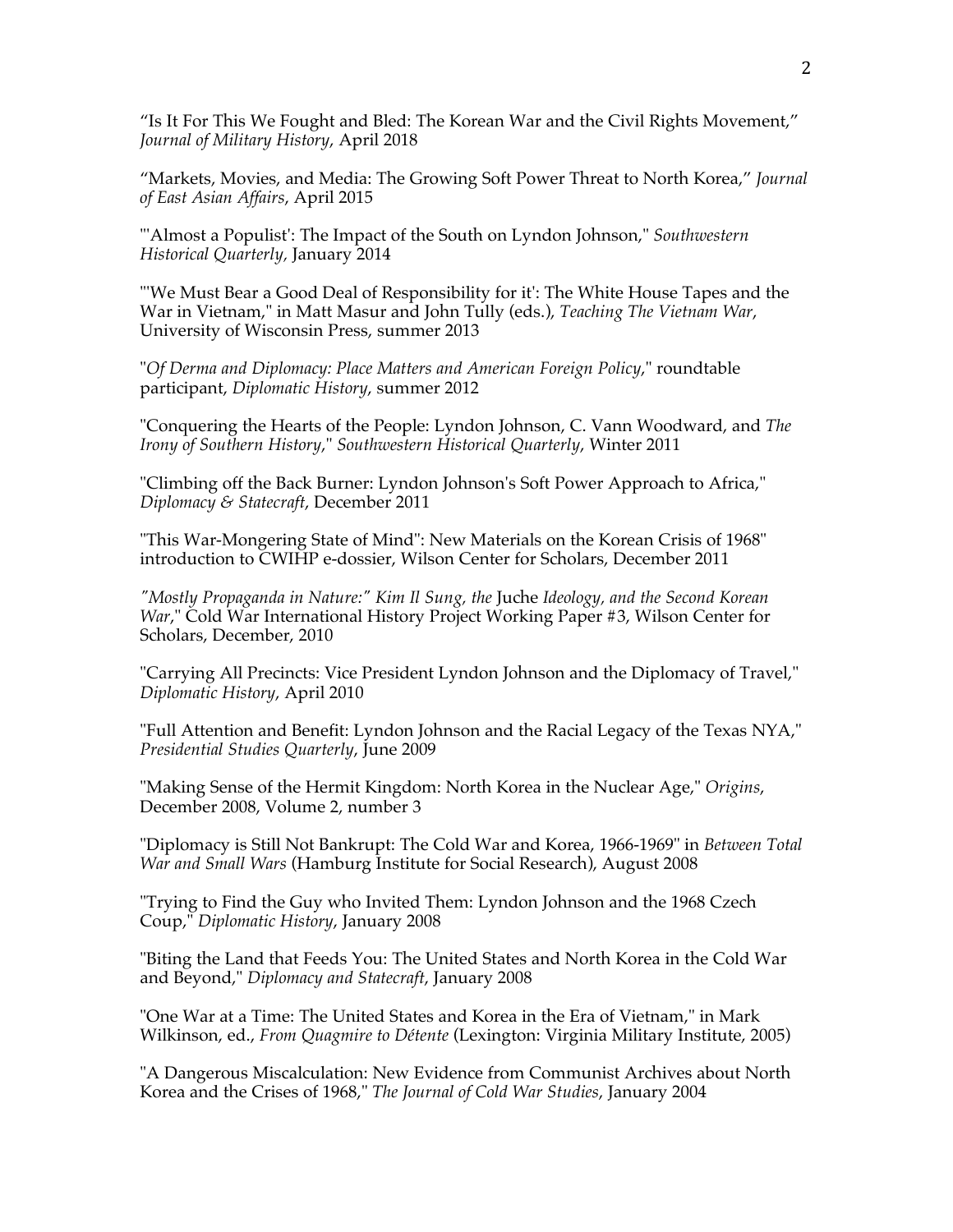"Four Years and a World of Difference: Lyndon Johnson and the World," *Southwest Historical Quarterly*, summer 2003

"A Tuskegee Airman's Story in Pictures: Race, Art, and World War II," *Callaloo*, Fall 2003

"Climbing out of Hell: The United States and North Korea*,*" *Korea Society Quarterly*, Fall 2002

"A Failure of Perception: Lyndon Johnson, North Korean Ideology, and the *Pueblo* Incident," *Diplomatic History*, Fall 2001

"Lyndon Johnson and America's Military Intervention in Southeast Asia: The Decision and Consequences of Intervention," in *Paths Not Taken: Speculations on American Foreign Policy and Diplomatic History:* Jonathan Neilson, ed., (Westport, CT: Praeger Publishing, 2000)

"Vietnam and the 1964 Election: A Defense of Lyndon Johnson," *Presidential Studies Quarterly* (Center for the Study of the Presidency, New York, Winter, 1995). Reprinted in *The United States and the Vietnam War: Significant Scholarly Articles*, Walter Hixson, ed., (New York: Garland Publishing, 2000)

#### **Academic Presentations**:

"The Korean War and the American Civil Rights Movement, AHA-PCB Conference, Las Vegas, August 2019

"Historians and the Media," panel moderator at the SHAFR-Institute for the Study of Diplomacy Pre-Conference Workshop on Historians and Public Engagement, Georgetown University, June 2019

"We're All Americans Right Now: The Korean War and the Civil Rights Movement," invited talk presented at the David Kennedy Center, BYU, January 2019

"There are No Shortcuts: The Korean War and the Struggle for Civil Rights," paper presented to the 2018 Historians of the Twentieth Century United States Conference, Cambridge University, June 2018

"The Pueblo Incident: A Fifty-Year Retrospective," invited talks to the Center for Cryptologic History and the National Security Agency, Henry Schorreck Memorial Lecture, May 2018

"Top Ten Things to Understand about North Korea," invited Hennebach Lecture at the Colorado School of Mines, April 2018

"Teaching the Cold War," Panelist at the American Historical Association Conference, Washington DC, January 2018

"The North Korean Nuclear Crisis in History," commentator, American Historical Association Conference, Washington DC, January 2018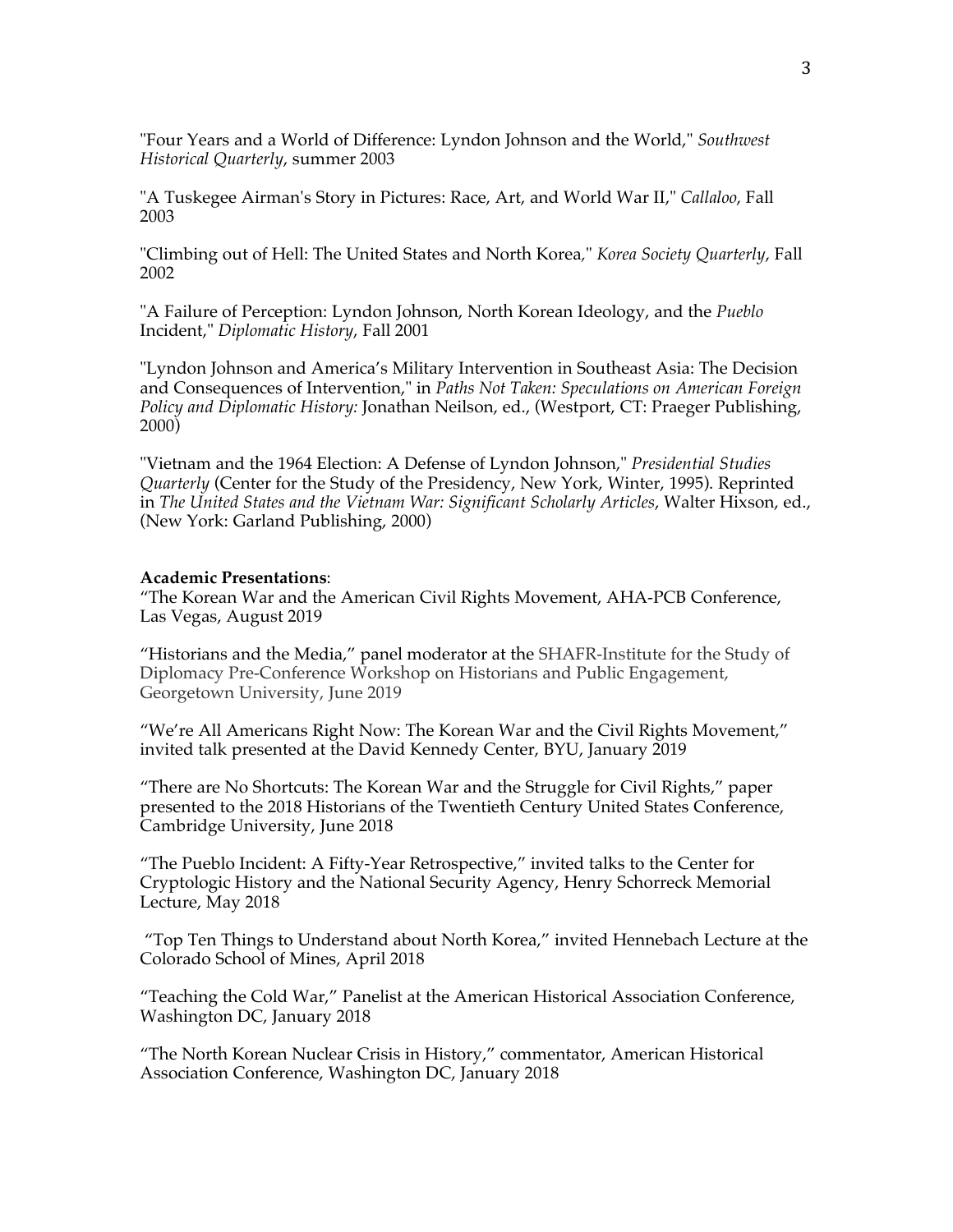"The US and the Problems of Northeast Asia," invited roundtable participant, East Asia Foundation, Seoul, September 2017

"Is It For This We Fought and Bled: The Korean War and the Civil Rights Movement," paper presented at the Society for Historians of American Foreign Relations annual conference, June 2017

Panel chair, "All Politics is Local: Foreign Policy and American Presidential Elections," Society for Historians of American Foreign Relations annual conference, June 2017

"Bringing Korea to the Midwest," invited speaker at George Washington University Korean Humanities Conference, June 2017

Invited commentator (2 panels), George Washington University Workshop on Korean-American Relations, May 2017

Invited commentator, Military Frontiers Graduate Conference, Ohio State University, April 2017

Panel chair and commentator, "Chiang, Rhee, Kim, and Diem: American Perceptions of East Asian Leaders during the Cold War," 2016 Society for Historians of American Foreign Relations conference, San Diego, CA

"A Lighthouse Towards the Future: North Korea and the World During the Second Korean War," invited presenter at *The Cold War and the Two Koreas* conference, Woodrow Wilson Center for Scholars, Washington DC, April 2016

"Searching for Friends Abroad: Korean-American Diplomacy in the  $20<sup>th</sup>$  Century," commentator at the Society for Historians of American Foreign Relations conference, summer 2014

"Policy History and Diplomatic History: Together at Last," roundtable participant at 2014 Policy History Conference, Summer 2014

"President Johnson and the 1964 Civil Rights Act: A Roundtable Discussion," roundtable discussant at Texas State Historical Association conference, March 2014

"Not Going to be a Victim: Lyndon Johnson and the Capitalist South," University of Arkansas-Little Rock, invited speaker, Formica Endowed Speaker Series, February 2014

"The Accidental Globalist: Lyndon Johnson's Response to a Revolutionary Decade," panel commentator, Society for Historians of American Foreign Relations annual conference, June 2012

"*Mostly Propaganda in Nature:" Kim Il Sung, the* Juche *Ideology, and the Second Korean War*," paper presented at North Korea's Cold War, Mershon Center for International Security Studies conference, Ohio State University, February 2012

"The Cold War Abroad," presentation given to the Florida Humanities Council, September 2011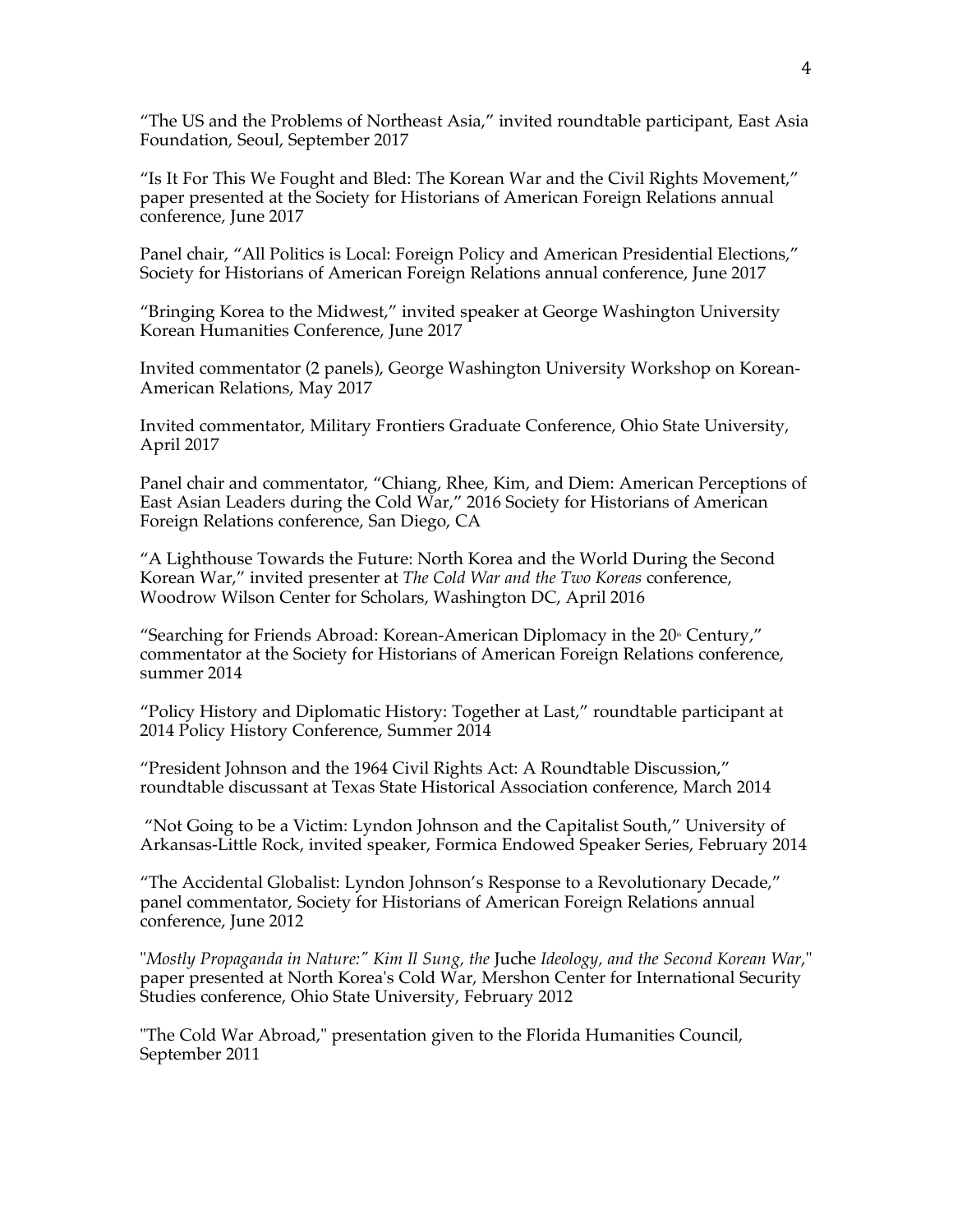"Lyndon Johnson's Soft Power Approach to Africa," panelist at the Africa in World Politics Conference, University of Texas, March 2011

"Meet the New Boss: Same as the Old Boss: The United States and North Korea in the Cold War and Beyond," invited lecture given at the Kennedy Center for National Security, Brigham Young University, January 2011'

"Open Secrets: the *Foreign Relations of the United States* Series, Democracy's Need to Know, and National Security," invited roundtable participant, American Historical Association Conference, January 2011

"The Second Korean War," invited lecture, Denison University, October 2010

"Building Bridges of Ideas: President Lyndon Johnson and the Transatlantic World," Invited keynote speaker, Transatlantic Studies Association Conference, University of Durham, Summer 2010

"Cold War on the Margins: Dissent and the Third Word," invited chair and commentator at the annual HGSA Conference, Ohio University Contemporary History Institute, May, 2010

"North Korea Challenges the United States," invited presentation to the Virginia Military Institute, April 2010

"American Intelligence Failures and Success," invited chair at the "Breaking Down the Walls in the American Policymaking Community," Arizona State University, March 2010

"The 1968 *Pueblo* Incident and the Origins of North Korea's Military Adventurism: Objectives and Lessons Learned," invited panelist at Cold War International History Project symposium, March 2010

"China and Southeast Asia," invited panel chair at the Mershon Center's conference, "The Cold War and the Third World," February 2010

"Shaking Hands with the Iranian Farmer: Lyndon B. Johnson, C. Vann Woodward, and *The Irony of Southern History*," invited lecture at Cambridge University (UK), October 2009

"North Korea and the *Pueblo* Incident," invited panelist at The Center for Cryptologic History, Symposium on Cryptologic History, October 2009

"The Legacy of Lyndon Johnson," invited roundtable participant, American Historical Association, Pacific Branch, August 2009

"Teaching the White House Tapes," commentator, Society for Historians of American Foreign Relations Conference, June 2009

"Preludes to a Second Korean War," invited speaker at the "Crisis and Confrontation on the Korean Peninsula" Conference, Cold War International History Project, September 2008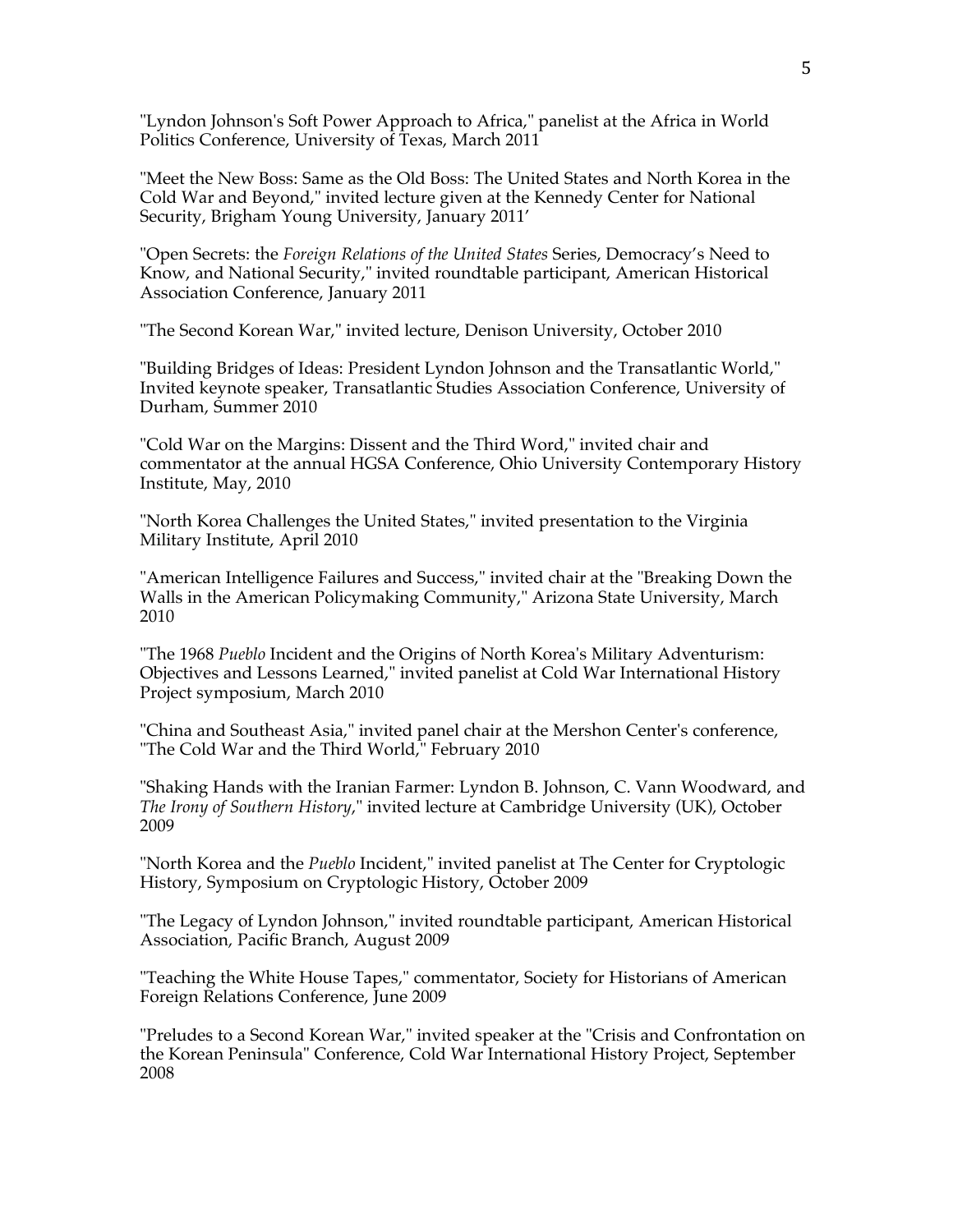"Legacies of the 1968 Czech Coup," paper presented at the "Legacies of 1968 Interdisciplinary Conference," Chestnut Hill College, March 2008

"Re-examining Lyndon Johnson," invited lecture as part of the OSUN Faculty Lecture Series, OSU-Newark, March 2008

"Biting the Land That Feeds You," invited panelist at the University of Wisconsin-Madison Center for World Affairs and the Global Economy, Nuclear Security in Northeast Asia Workshop, September 2006

"Diplomacy is Still Not Bankrupt: The Cold War and Korea, 1966-1969" invited presentation at Hamburg Institute for Social Research conference, "Between Total War and Small War," April 2006

"Looking Back at LBJ," invited panel chair, Cold War International History Project Book Launch, June 2005

"Teaching the History of American Foreign Relations," invited roundtable discussant, Society for Historians of American Foreign Relations Conference, June 2005

"The Middle East and Korea: Persistent Storms," invited panelist at the Virginia Military Institute Conference on the Cold War, October 2004

"American Cold War Policy Towards East Asia," Chair and Commentator, Society for Historians of American Foreign Relations Conference, June 2004

"New Evidence on U.S–Korean Relations: A Roundtable," invited roundtable discussant, Society for Historians of American Foreign Relations Conference, June 2003

"North Korea's Crisis Behavior, Past and Present," invited discussant, Cold War International History Project Workshop, March 2003

"Four Years and a World of Difference: Lyndon Johnson and the World, 1964-68," paper presented at the American Historical Association Annual Conference, January 2003

"North Korea and the Axis of Evil" invited talk given to the Massachusetts Institute of Technology Securities Studies Program, Winter, 2002

"The *Pueblo* Incident and Historical Memory," invited talk given at the San Diego Veterans Memorial Museum, September 2002, taped by C-Span for broadcast on Book TV

"Regional Policy and its Larger Impact," invited panel chair at the Social Impact of Public Policy on History Conference, Bowling Green University, Fall, 2001

"The War in the International Arena," panel discussant and symposium organizer, The Ohio State University-Newark *Symposium on The United States and the War Against Terrorism*, Fall, 2001

"The United States and Korea in the International Arena," Texas A&M University-Commerce, invited presentation for the Lecturer Series on American-Korean relations, Fall 2000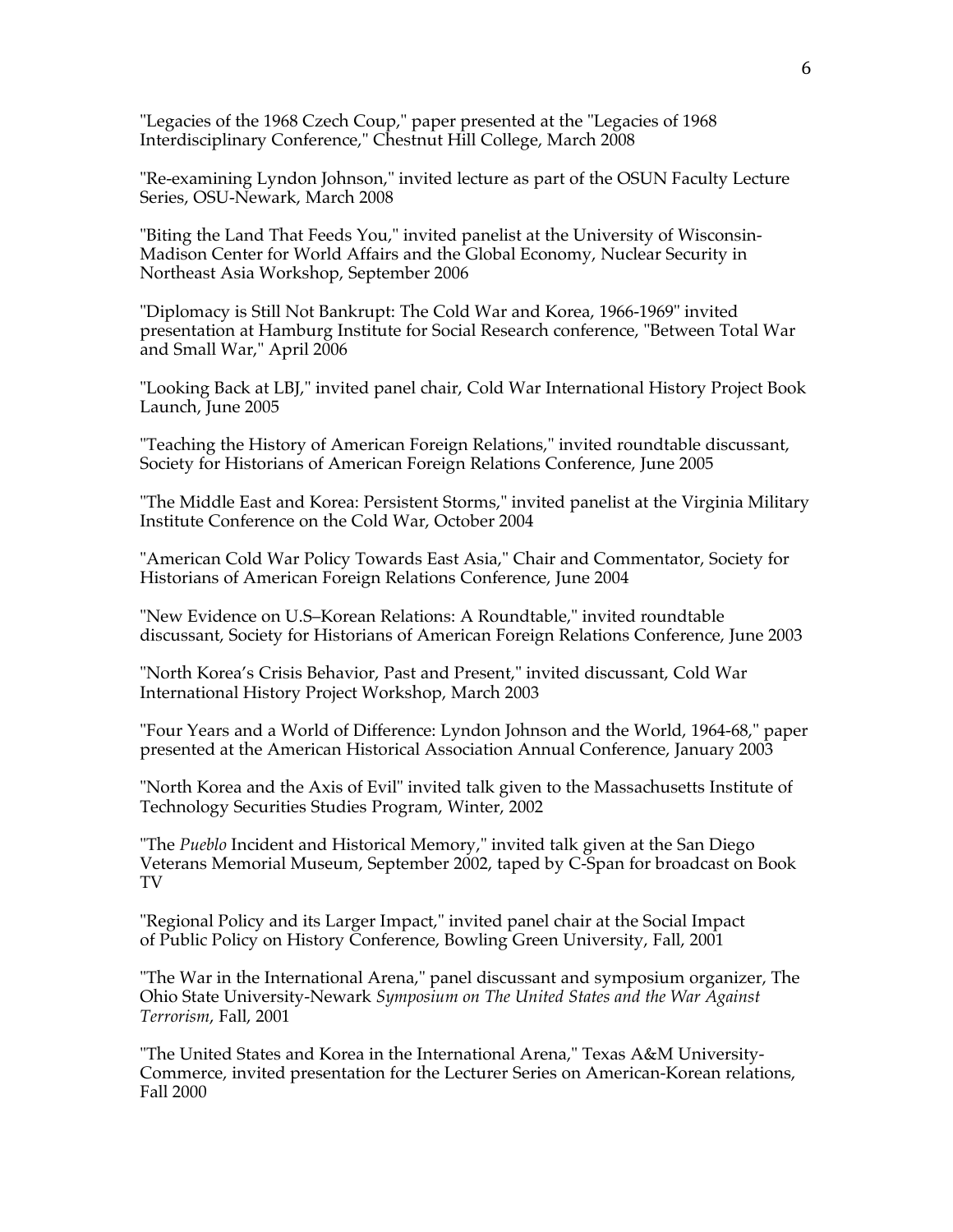"LBJ and the *Pueblo* Incident: A Failure of Ideological Recognition," paper presented at the Society for Historians of American Foreign Relations Conference, June, 1998

"LBJ, Vietnam, and the Presidential Election of 1964: A Reassessment," paper presented at the Society for Historians of American Foreign Relations Conference, June, 1994

"LBJ and the Decision to Intervene," paper presented at the Conference of Western Social Scientists, April 1994

### **Media/Public Appearances and Op-eds:**

"Would an Official End to the Korean War Really Change Anything," *National Interest*, June 2020

Interview with UPI about North Korea, April 2020

"Asian Americans won't Stop Discrimination by Helping to Fight Covid-19," *Washington Post*, April 2020

Interview with *Izvestia* (Russia) about North Korea, April 2020

"No, Kim Jong Un's Sister Won't Take Over if He Dies," *The National Interest*, April 2020

"Return to Work Could Result in Poor Health Outcomes," in *Columbus Dispatch*, April 2020.

"North Korea and the United States in the Era of COVID-19," *The National Interest*, April 2020

Interview with "Life Unraveled" podcast about Korea, April 2020

Interview with TRTworld (Turkey) about COVID-19, March 2020

Interview with TRTworld (Turkey) about impeachments, February 2020

Interview with TRTworld (Turkey) about impeachment, January 2020

Interview with *Izvestia* about North Korea, January 2020

Interview with Turkish TV, *The Brief*, about impeachment, January 2020

Interview with Turkish TV, *The Newsmakers*, about impeachment, November 2019

Interview with the *Japan Times* about Korea-Japan tension, November 2019

Interview with *Izvestia* about North Korea, October 2019

Interview with UPI, about North Korean-South Korean relations, October 2019

Interview with Turkish TV, *The Newsmakers*, about impeachment, Sept 2019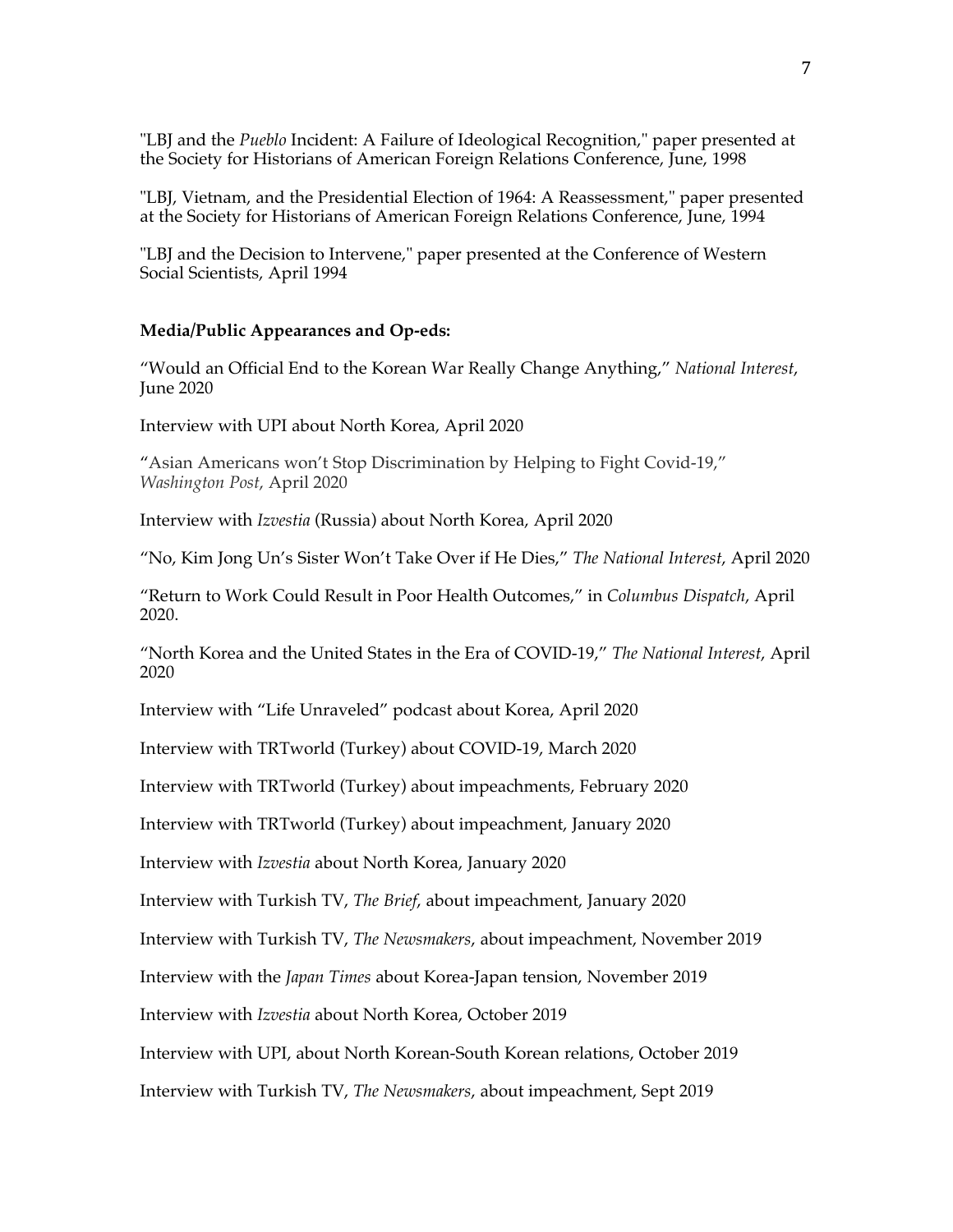Interview with *Izvestia* about US-DPRK relations, August 2019

"The Hanoi Summit," op ed for *The National Interest*, April 2019

Interview with WSYX-ABC TV in Columbus about North Korea, March 2019

Interview with *Clarin* newspaper (Argentina) about North Korea, February 2019

Interview with UPI about North Korea, January 2019

"The Key Factor in the Rise of Trumpism that we Continue to Ignore," *Washington Post* op ed, January 2019

Historical consultant, BBC radio, *The Documentary Podcast*, "Spy Ship" The Capture of the USS Pueblo," December 2018

"Understanding North Korea," faculty lecture series, OSU-Newark, November 2018

Interview with *Chosun Ilbo* (Korea), about US politics and the Korean crisis, October 2018

"Trump Strategy on North Korea may be Forestalling Real Change," TheHill.com, September 2018

"The End of the American Century," *Washington Post* op ed, August 2018

"Where the US Went Wrong on North Korea," *The Diplomat* op ed, August 2018

"Trump's Unilateralism and the US-Korea Alliance," *Korea Times* op ed, July 2018

Interview with NPR Cleveland, "The Sound of Ideas," June 2018

Interview with *Libération* (France) about North Korea, June 2018

Interview with *The Week* (India) about North Korea, June 2018

Interview with *Observador* newspaper (Portugal) about North Korea, June 2018

Interview with *Observador* newspaper (Portugal) about North Korea, May 2018

Interview with *Clarin* newspaper (Argentina) about North Korea, May 2018

Interview with ABC News, Columbus, about North Korea, May 2018

Interview with NPR, "All Sides with Ann Fisher," about North Korea, May 2018

"The Pueblo Incident: A Fifty Year Retrospective," invited talk delivered to the Cold War Museum, Warrentown, VA, May 2018

"The Myth of North Korea," Op Ed at 38North, February 2018

"The US and North Korea in the 1960s," Korea Now Podcast #4, February 2018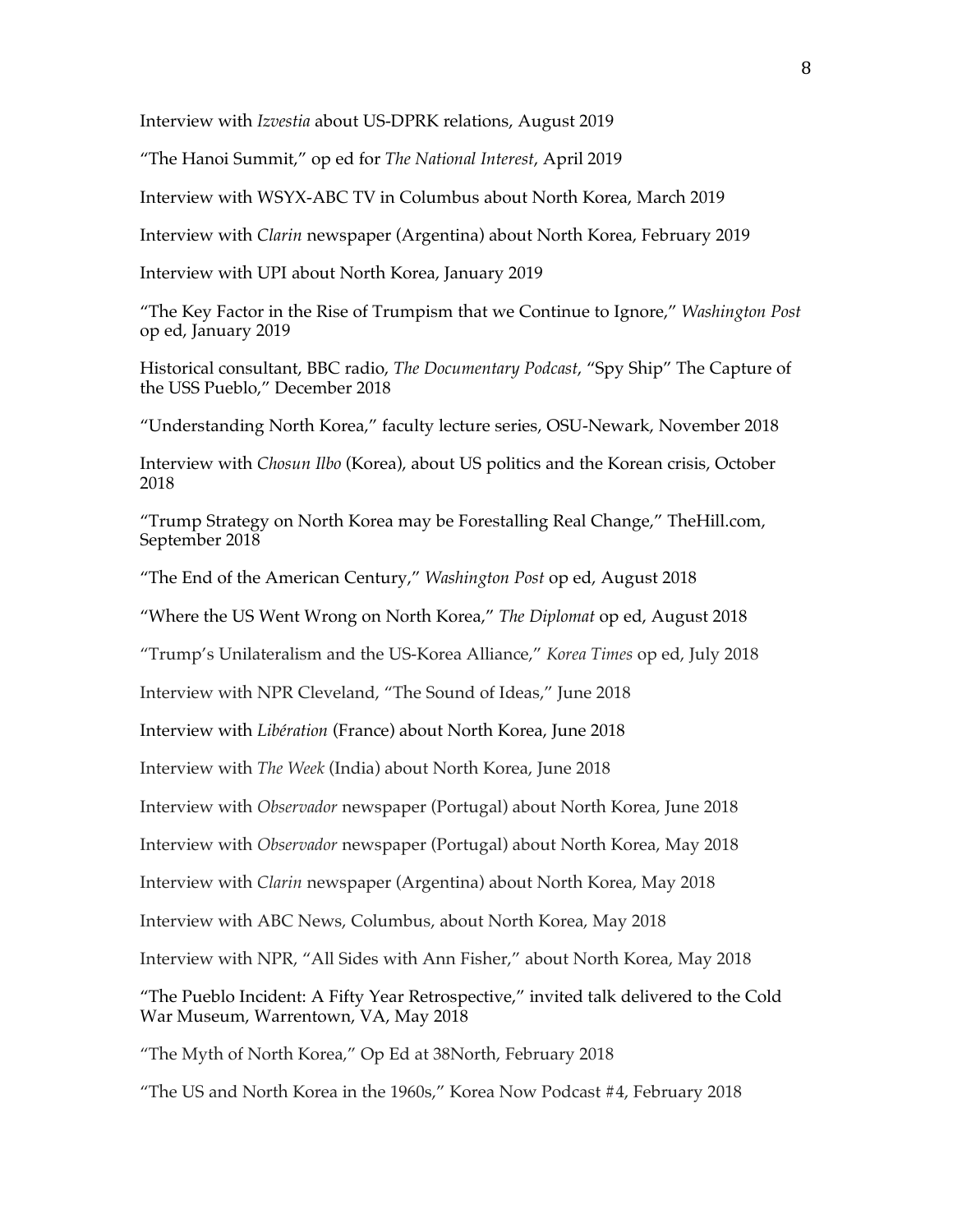Interview with NPR, Cleveland, "Ideastream," about North Korea, February 2018

*NY Times* op ed, "Remember the Pueblo," January 2018

"How Internal Imperatives Shape North Korean Decisions" Op ed at 38north, January 2018

Interview with *Smithsonian Magazine* about North Korea, January 2018

Interview with *The Lantern* about North Korea and the Olympics, January 2018

Interview with C-Span Radio about North Korea, January 2018

Interview with NPR, "All Things Considered," about North Korea, January 2018

Interview with C-span, *American History TV*, about North Korea, January 2018

Interview with Columbus radio, 610WTVN about North Korea, January 2018

Interview with History News Network, online video, "The North Korean Nuclear Crisis in History," January 2018

"To Change North Korea, Try Soft Power," Op-ed in the *Cleveland Plains Dealer*, January 2018

"National Security in the Age of Trump," invited talk by Indivisible Ohio, at Otterbein University, October 2017

"We won't go to war with North Korea on purpose. But we might by accident." Op-ed in the *Washington Post*, August 2017

Interview with NPR, *All Sides with Ann Fisher*, August 2017, about the crisis with North Korea

"Nuclear North Korea: America's Options," Debate participant with the Alexander Hamilton Society, Ohio State University, August 2017

*Washington Post* op ed, "China can't Tame North Korea. The US has to," July 2017

Interview with *Milwaukee Journal Sentinel* PolitiFact regarding allegations of Chinese and North Korean interference in American elections, July 2017

Interview with the *Columbus Dispatch*, June 2017, about the crisis with North Korea

Interview with NPR, *All Sides with Ann Fisher*, April 2017, about the crisis with North Korea

Interview with Columbus radio, WTVN, about North Korea, April 2017

Interview with "Korea and the World" podcast, March 2017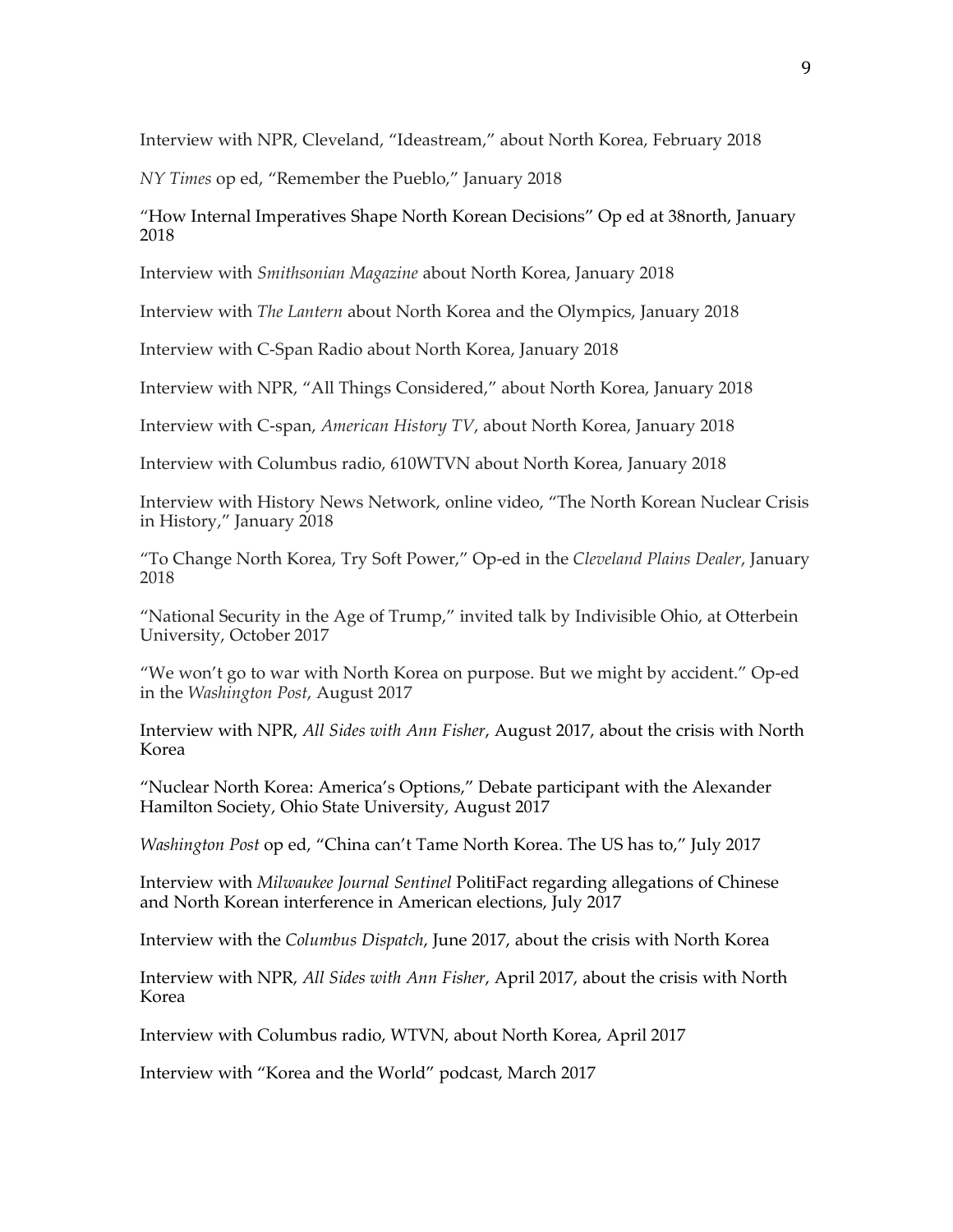WOSU Public Television, *Broad and High*, Interview about Korean War photography, February 2017

"History Talk," about North Korea, on OSU radio, December 2016

"Lost Cause: Seeing America through the Losing Candidates' Map," interview with *ProPublica*, November 2016

"The Carter Legacy in Korea," *History News Network*, September 2015

"Populist Lessons for the Democratic Party," *History News Network*, January 2015

Interview with NPR, *All Sides with Ann Fisher*, December 2014, about the Korean War

Interview with *Dayton Daily News*, about North Korean capture of an Ohio tourist, June 2014

"Total Control Zone," talk given at Denison University Human Rights Festival, 2014

"Korea, the United States, and the World," talk given to the Columbus Council on World Affairs, October 2013

Interview with Gannett News Corporation about the legacy of the Kennedy assassination, November 2013

"Why China is not the Solution to the Korean Crisis," in *The Diplomat*, May 2013. Interview with the *Global Times* (Beijing), about the Sino-Korean relationship, May 2013.

"Patience, not Preemption, on the Korean Peninsula," in *The Diplomat*, April 2013 Interview with *The Lantern*, about North Korea, Feb 2013

Interview with FoxNews, about the North Korean nuclear program, October 2012

Live interview with ABC TV, Columbus, about the death of Kim Jong Il, December 2011

Interview with NPR.org about Iran's downing of an RQ-170 drone, December 2011

"The Roots of Progressivism," lecture broadcast by C-Span as part of their American History Education series, January 2011

"Open Secrets: the *Foreign Relations of the United States* Series, Democracy's Need to Know, and National Security," roundtable at the American Historical Association Conference, January 2011, carried live on C-Span

"Wikileaks and North Korea," *History News Network*, December 2010

"History and Haggar Pants," *The OAH Magazine of History*, October 2010

"The Whole World Changed Completely and Forever," *Military History Magazine*, February 2010

Interview about North Korea with *New York Times*/BBC Radio, May 25, 2010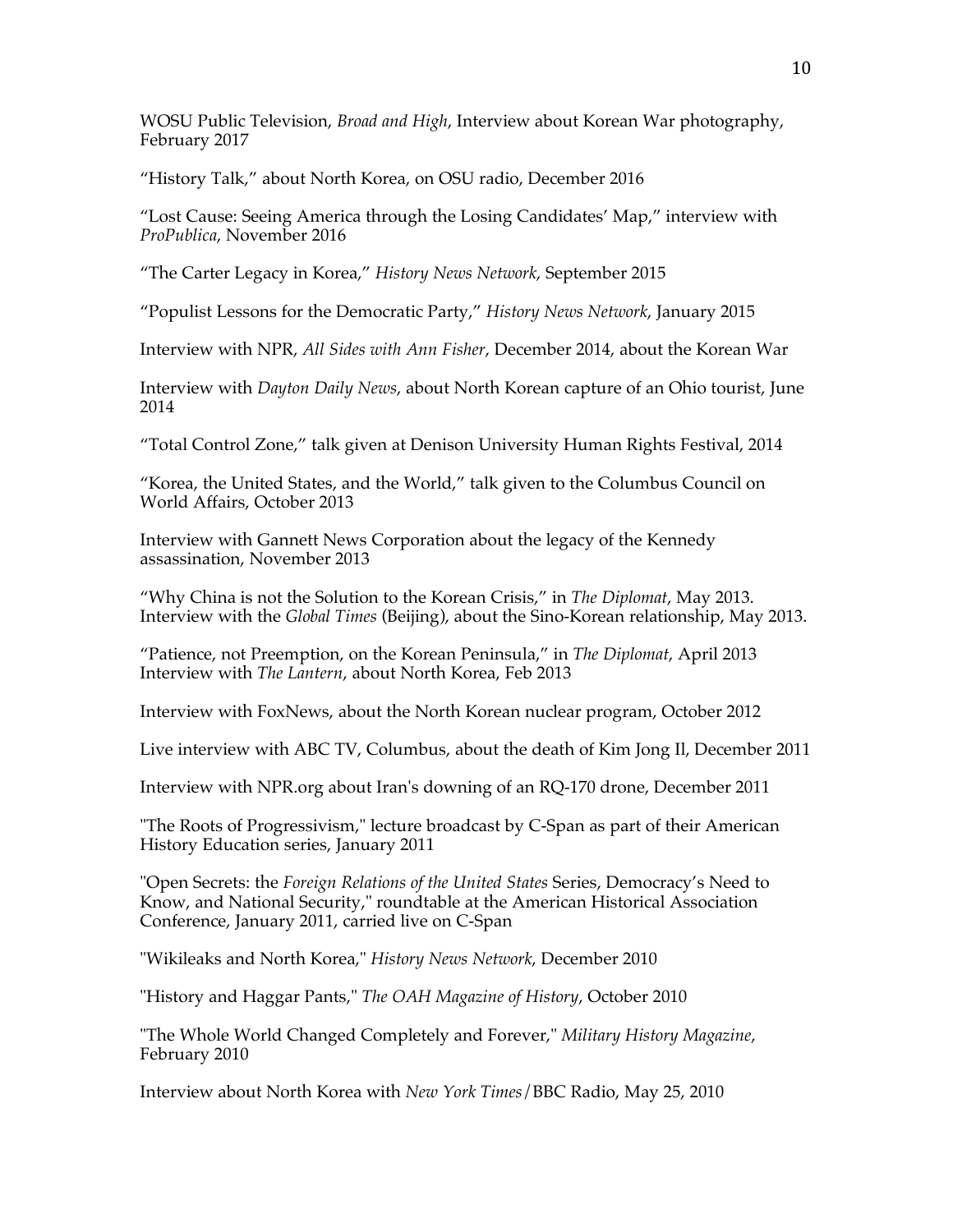Taped interview about North Korea with *Radio Free Asia*, April 28, 2010

Taped interview about North Korea with *Voice of America*, November 15, 2008

Live appearance on WBZ radio, Boston, September 9, 2008

Live appearance on *RTE, Ireland,* "Round Midnight," October 25, 2005

Live appearance on *RTE, Ireland,* "Questions and Answers," September 12, 2005.

Live interview for the 60th anniversary of the Hiroshima bombing on Irish radio, NewsTalk 106, "The Wide Angle"

Live interview about North Korea with *National Public Radio*, "Open Lines," August 28, 2003

Taped interview about North Korea with *National Public Radio*, "Morning Edition," July 16, 2003

Live interview about the USS *Pueblo* with *POW Radio*, January 12, 2003

Taped appearance about the USS *Pueblo* on *C-Span* "Book TV," September 26, 2002

"The *Pueblo* Mystery Solved?" HistoryNewsNetwork, 2002 Taped interview about the USS *Pueblo* with *Fox News*, "War Stories," June 2001

### **Grants, Awards, and Fellowships:**

Mershon Center for International Security Studies Faculty Grant, \$7,000, for "There are No Shortcuts: American Wars and the Struggle for Civil Rights" 2019

Winner, OSU-N Barnes award for Distinguished Teaching, 2019

OSU College of Arts & Sciences Large Grant Competition , \$7,500, for "There are No Shortcuts: American Wars and the Struggle for Civil Rights," 2018

Title VI International Education Grant (collaborative with entire East Asia Center), 2014 (\$2.4 million), 2018 (\$2.2 million)

John F. Kennedy Presidential Library, Arthurs Schlesinger Jr Library Fellowship, 2018, \$2,500

Winner, 2017 Distinguished Teaching Award, Ohio Academy of History

2018 Henry F. Schorreck Memorial Lecturer (2 lectures), National Security Agency and the Center for Cryptologic History, Ft. George Mead, MD, Spring 2018

Korea Foundation and Korea International Trade Organization grant to establish a traveling film festival of Korean movies, 2017 (\$45,000)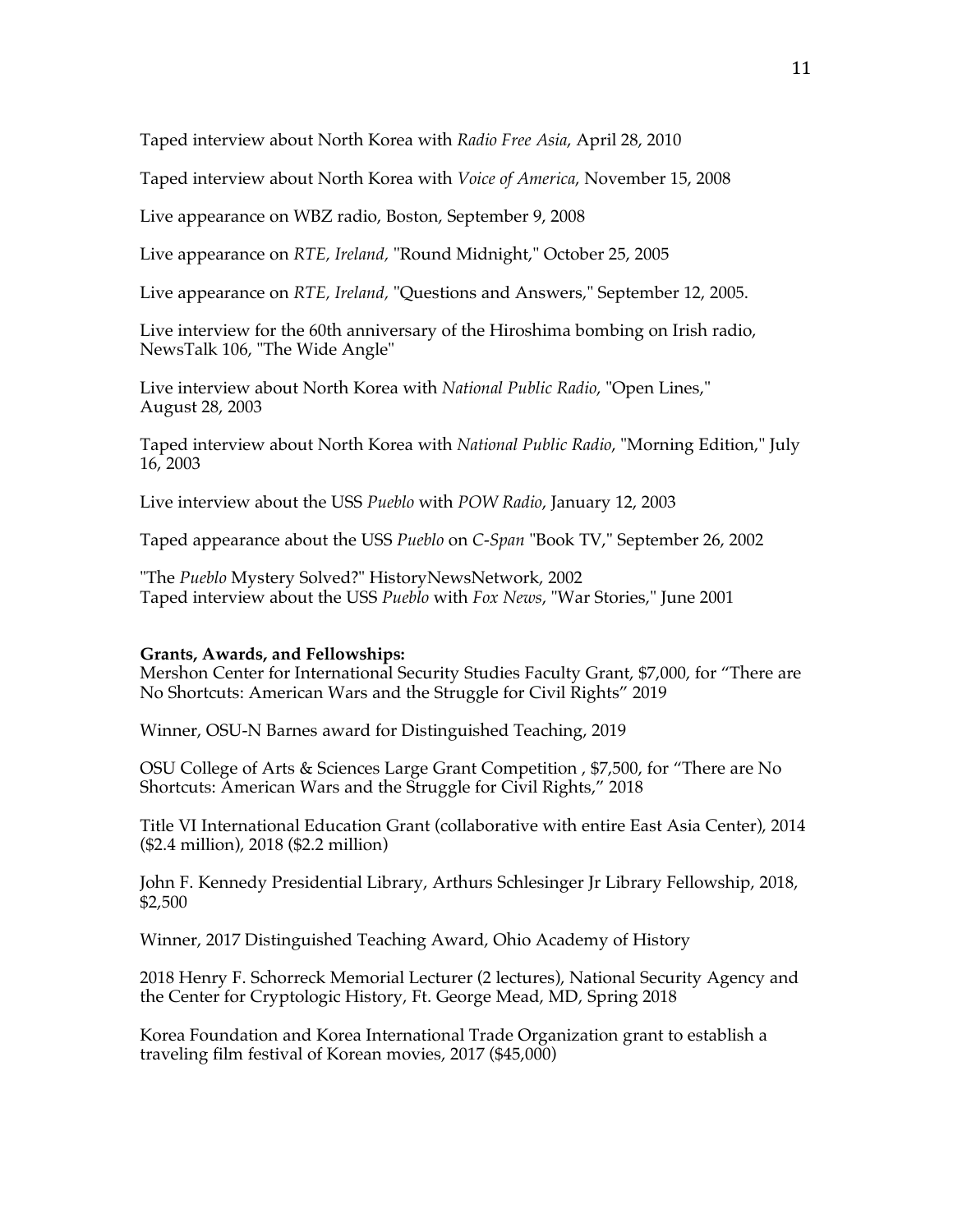Korea Foundation grant to establish a teaching workshop for Ohio high school teachers, summer 2017 (\$10,000), summer 2018 (\$10,000)

Mershon Center National Security Grant for the organization and publication of a workshop and series of essays about President Trump and East Asia, 2017 (\$5,000)

Korea Foundation movie grant (for "Ode to My Father" screening), Fall 2016, (\$4,000)

OSU's Virtual International Experience Grant, 2015-17 (\$60,000)

OSU Regional Grant Program Award, 2014 (\$1,900)

LBJ Library Moody Grant, 2015 (\$3,000)

Mershon Center for International Security Studies Grant, "Korean Security Lecture Series," (\$3,000)

Gilder-Lehrman Foundation teaching grant, to direct a summer teaching institute on the Cold War, 2013, 2014 (\$40,000)

Korea Foundation grant for the establishment of an e-class system related to Korea, 2013 (\$2,000,000 for 3 years, shared between CIC schools, renewed in 2017 for \$1.5 million)

Society for Historians of American Foreign Relations Summer Institute Grant, 2013 (to host 2015 teaching institute, "Politics and American Diplomacy"), \$30,000

Mershon Center for International Security Studies Grant, "Politics and American Diplomacy," \$10,000, 2013

Association for Asian Studies Distinguished Speakers Bureau Grant, 2012, 2016 Mershon Center for International Security Studies Grant, "The Legacy of the Korean War," \$7,000, 2012

OSU-N Scholarly Accomplishment Award, 2012

Mershon Center for National Security Studies Grant, "North Korea's Cold War," \$16,000, 2011

OSU Office of International Affairs Grant, "North Korea's Cold War," \$4,000, 2011

OSU-N grant for "North Korea's Cold War," \$1,000, 2011

Korea Foundation Fall Fellowship program selection

OSU Professional Standards Committee research grant, 2010, 2008

Eisenhower Foundation Research Grant, 2007

Johnson Foundation Research Grant, 2007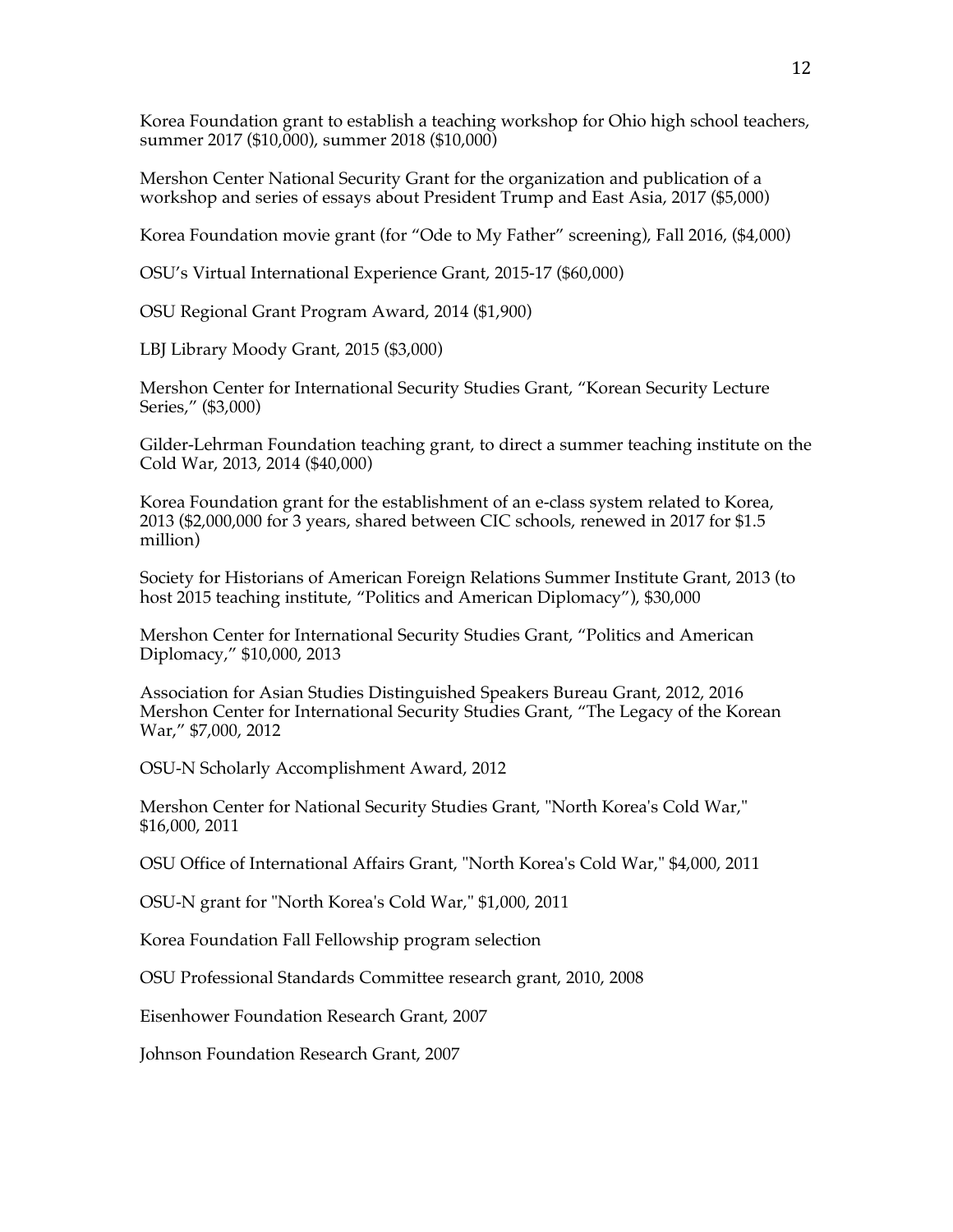Winner, 2005-06 Mary Ball Washington Chair at University College-Dublin, through the Fulbright Distinguished Chair program

Winner, 2005-06 OSU Alumni Award for Distinguished Teaching, and inductee into the Ohio State University Academy of Teaching

*The Pueblo Incident*, 2002 Nominee for Pulitzer and Bancroft Prizes*,* as well as numerous other awards. Winner, 2002 John Lyman Book Award for Best Work of U.S Naval History, 2002. Also named by American Library Association as one of fifty "historically significant works" that would not have been published after Executive Order 13233

Winner, 2003-4 Barnes Award for Exemplary Teaching

Winner, 2003-04 Faculty Award for Exceptional Service

Mershon Center for the Study of International Security Grant for *Passport*: *The Newsletter of the Society For Historians of American Foreign Relations*, 2003-present

Winner, 2001-02 Campus Award for Scholarly Excellence

Mershon Center for the Study of International Security Grant for the OSU Diplomatic History Workshop Project, 2002-2006

OSU Seed Grant, 2002

John F. Kennedy Foundation Marjorie Kovler Research Fellowship in Foreign Intelligence, 2001

Pressy Honors Enrichment Grant, 2001

Lyndon Johnson Foundation Grant, 2000-01

OSU Scholarly Research Grant, 2000, 2001

Bannister Dissertation Fellowship, 1998

Lyndon Johnson Foundation Grant, 1997-8

Moody Research Grant, 1997

Jesse Jones Research Grant, 1996

Dora Bonham Dissertation Grant, 1996, 1998

University of Texas Professional Development Award, 1994, 1998

### **External Teaching Activities:**

"African Americans in War and Peace," talk given to OSU Alumni on behalf of outreach and development, July 2020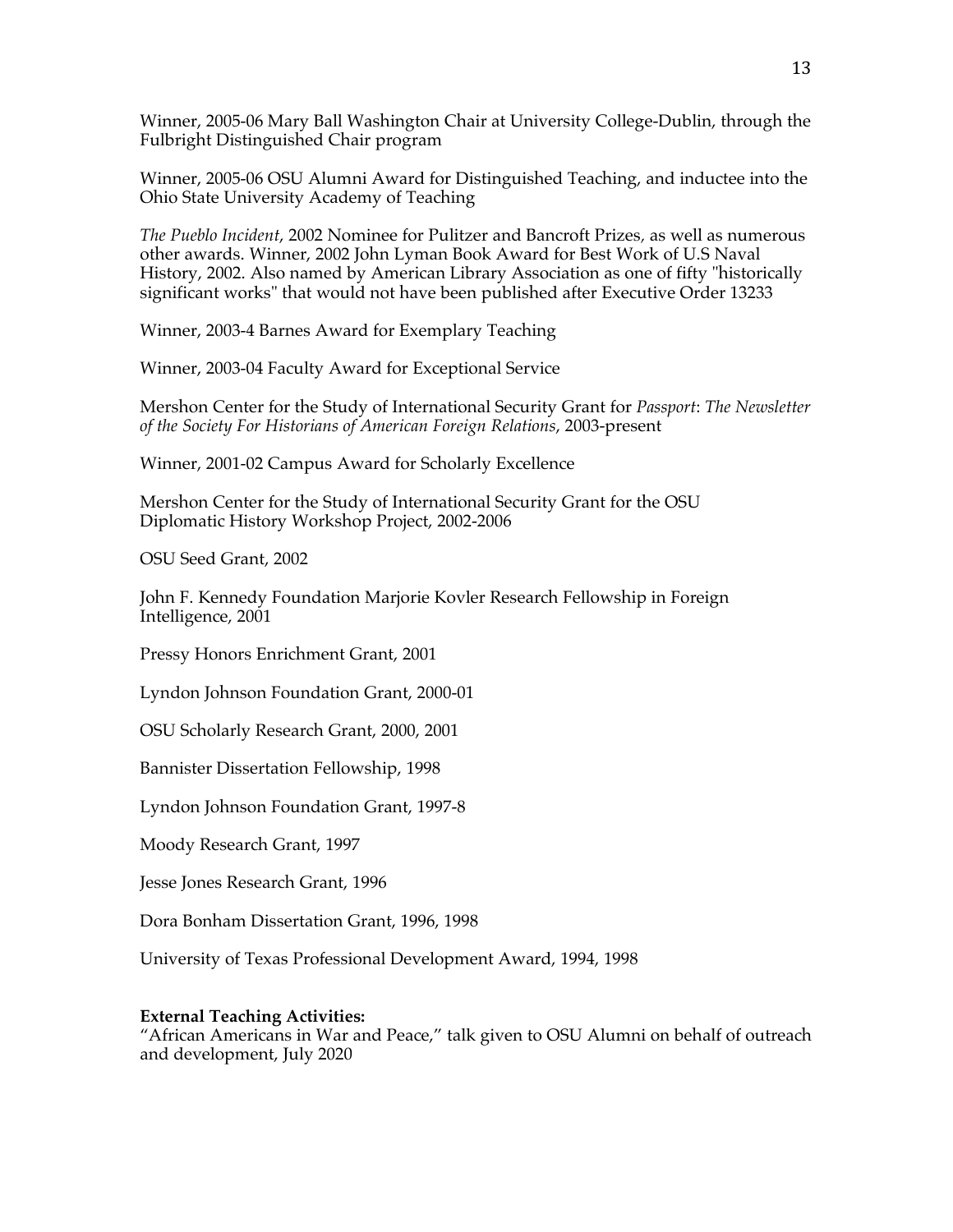"Understanding North Korea," invited lecture at Colorado School for Mines, March 2020 (via Zoom)

"Globalizing the University," invited lecture to the University of Missouri-St. Louis, October 2018

"Understanding North Korea," invited lecture at Colorado School for Mines, Spring 2018

Organizer and presenter, "Bringing Korea into the Classroom," OSU workshop for teaching Korean history, June 2017, June 2018

"East Asia," Featured speaker (8 lectures) to the West Virginia Faculty Course Development in International Studies Summer Seminar Program, 2016

"Origins of The Cold War," Featured speaker to New York high school teachers, Gilder-Lehrman teaching program, summer 2016

Co-Director, Gilder-Lehrman Teaching Seminar on The Early Cold War, The Ohio State University, summer 2013, summer 2014

Co-Director, Society for Historians of American Foreign Relations Summer Teaching Institute for Graduate Students, 2015

"Kennedy, Johnson, and Vietnam"; "Understanding the Decision to Escalate"; "The Tet Offensive and America"; "Nixon's Vietnam War"; all lectures given to the Gilder-Lehrman Institute Teaching Seminar for History Teachers, Vietnam War seminar, Columbus OH, July 2013

Appointed Member, National Teaching Committee, Society for Historians of American Foreign Relations, 2004-10

"U.S. Foreign Policy: The Origins of the Cold War," presentation given to the Summer Institute for Ohio Teachers, Summer, 2010

"The United States and the Origins of the Cold War," Teaching workshop for high school teachers, offered through the Ohio Historical Society, Spring 2004

#### **Book Reviews:**

"Winning the Third World: Sino-American Rivalry During the Cold War," by Gregg Brazinsky (North Carolina), reviewed for *Passport: The Society for Historians of American Foreign Relations Review*, 2017

"Powerplay: The Origins of the American Alliance system in Asia," by Victor Cha (Princeton), reviewed for *Michigan War Studies Review*, 2017

*"*Cold War Crucible: The Korean Conflict and the Postwar World," by Masuda Hajimu (Harvard), reviewed for *American Historical Review*, 2016

"The Fierce Urgency of Now," Julian Zelizer (Penguin), reviewed for *Presidential Studies Quarterly*, Fall 2016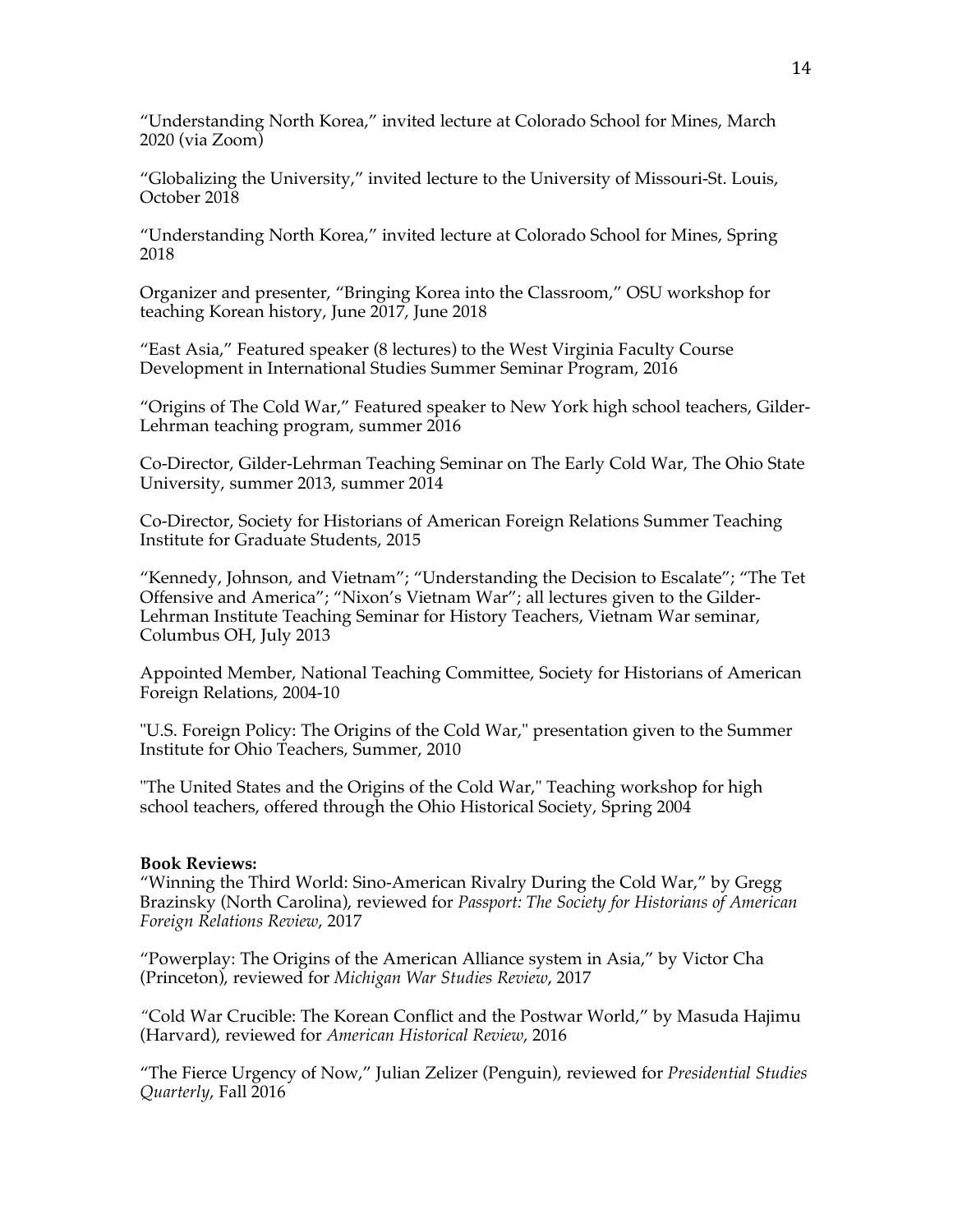"The Great Leader and the Fighter Pilot," Blaine Harden (Viking), reviewed for the *Journal of American-East Asian Relations*, Fall 2015

"LBJ and Grassroots Federalism: Congressman Bob Poage, Race, and Change in Texas," Robert Duke (Texas A&M), reviewed for the *American Historical Review*, Winter 2015

"Beyond the Cold War," Mark Lawrence and Frank Gavin (Oxford), reviewed for *the Journal of Cold War Studies*, Fall 2014

"Tyranny of the Weak," Charles Armstrong, reviewed for H-Net, October 2013

"Kennedy, Johnson, and the Nonaligned World," Rob Rakove, reviewed for H-Diplo roundtable, July 2012

"Indomitable Will," Mark Updegrove, reviewed in the *Journal of Southern History*, January 2012

"The Foreign Policy of Lyndon B. Johnson," Jonathan Colman, reviewed in the *Journal of Cold War Studies*, 2011

"The Kennedy Assassination," Steven Gillon, reviewed in *The Historian*, Fall 2010

"Allies against the Rising Sun," Nicholas Sarantakes (Kansas), reviewed in *On Point*, Summer 2010

"Piercing the Bamboo Curtain," Michael Lumbers (Cambridge), reviewed in roundtable for H-Diplo, September 2009

"After Bush," Robert Singh and Timothy Lynch (Cambridge), reviewed in roundtable for *Argentia*, Spring 2009

"Vietnam: Explaining America's Lost War," Gary Hess (Blackwell), reviewed for *The Review of Politics*, Spring 2009

"Nation Building in South Korea," Gregg Brazinsky (North Carolina), reviewed for *The Journal of American History*, June 2008

"Debating Vietnam," Joseph A. Fry (Rowman & Littlefield), reviewed for *Diplomatic History*, January 2008.

"Perils of Dominance," Gareth Porter (University of California Press), reviewed for *The Journal of American History,* Summer 2006

"Flashpoint: North Korea," Richard Mobley (Naval Institute Press), reviewed for the *Journal of Cold War Studies*, 2005

"All the Way With JFK," Peter Busch (Oxford: Oxford University Press), reviewed for *The Journal of American History*, June 2004

"Playing for their Nation," Steven Bullock (Lincoln: University of Nebraska Press), reviewed for *The Journal of Sports History*, summer, 2004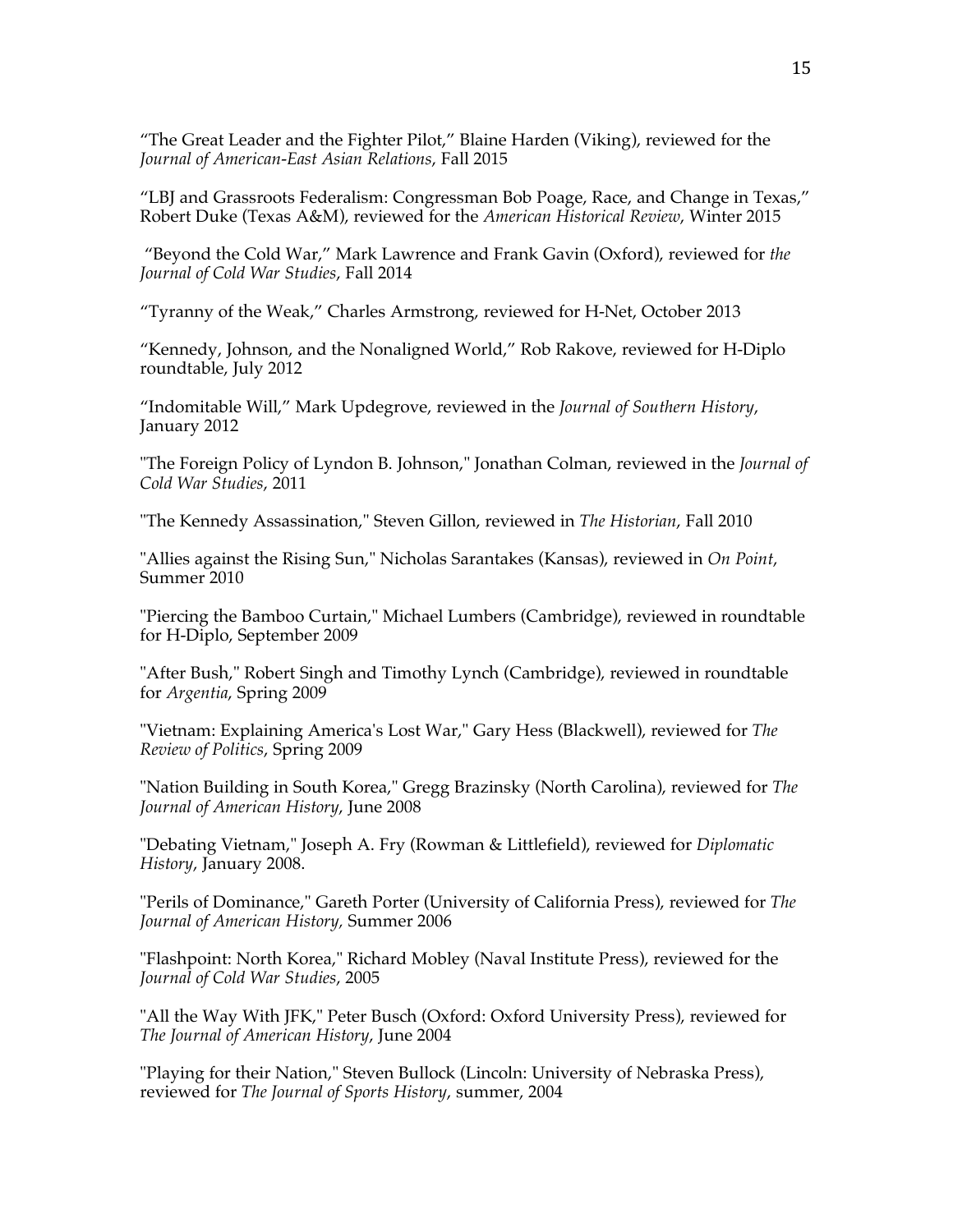"Power and Protest" Jeremi Suri (Cambridge: Harvard University Press), reviewed for *Intelligence and National Security*, January, 2004

"Lyndon Johnson and Europe," Thomas Schwartz (Cambridge: Harvard University Press), reviewed for *Intelligence and National Security*, Winter 2003

"Toward Normalizing U.S.-North Korean Relations in Due Course," Edward Olson (Boulder: University of Colorado Press), reviewed for the *Journal Of Asian Studies*, Summer 2003

"US Foreign Policy in World History," David Ryan (London: Routledge Publishing, 2000), reviewed for *The Journal of Cold War Studies*, Winter, 2002

"No Peace, No Honor," Larry Berman (New York: The Free Press, 2001), reviewed for *On Point: The Journal of the Army Historical Foundation*, 2002

"Extra Bases: Reflections on Jackie Robinson, Race, and Baseball History," reviewed for *The Journal of Sports History*, Winter 2003

"Beyond Vietnam," H.W. Brands (Texas A&M University Press, 1999), reviewed for *Presidential Studies Quarterly*, Spring, 2000

"The Decision to Drop the Atomic Bomb," Dennis Wainstock (Praeger Press, Westport, CT, 1996), *The Journal of Popular Culture*, 1997

"The American Nation," John Garraty (Eighth Edition, 1995), reviewed for H-Net Survey Book Review Project, April, 1995

# **Major Administrative Experience**

2011-present, Associate Director, East Asia Studies Center, The Ohio State University \*Helped write successful Title VI international education grant, winning \$2.3 million for 2014-18 (4rd highest East Asia recipient in the country), \$2.2 million for 2018-22

\*Participated in FLAS selection committees that provided over \$2.2 million to 93 students between 2014-18

\*Helped supervise and evaluate an administrative staff of 4 FTEs \*Served on five search committees for institute directors and administrative assistants

\*Played central role in development of strategic partnerships with local community college and HBUs in accordance with Department of Education guidelines

\*Assisted with the creation of an interdisciplinary East Asian studies MA program for professionals

2010-present, Director, Institute for Korean Studies, The Ohio State University **\***Represented Ohio State in all administrative efforts––fundraising, course and program development, institutional agreements––both in the US and Korea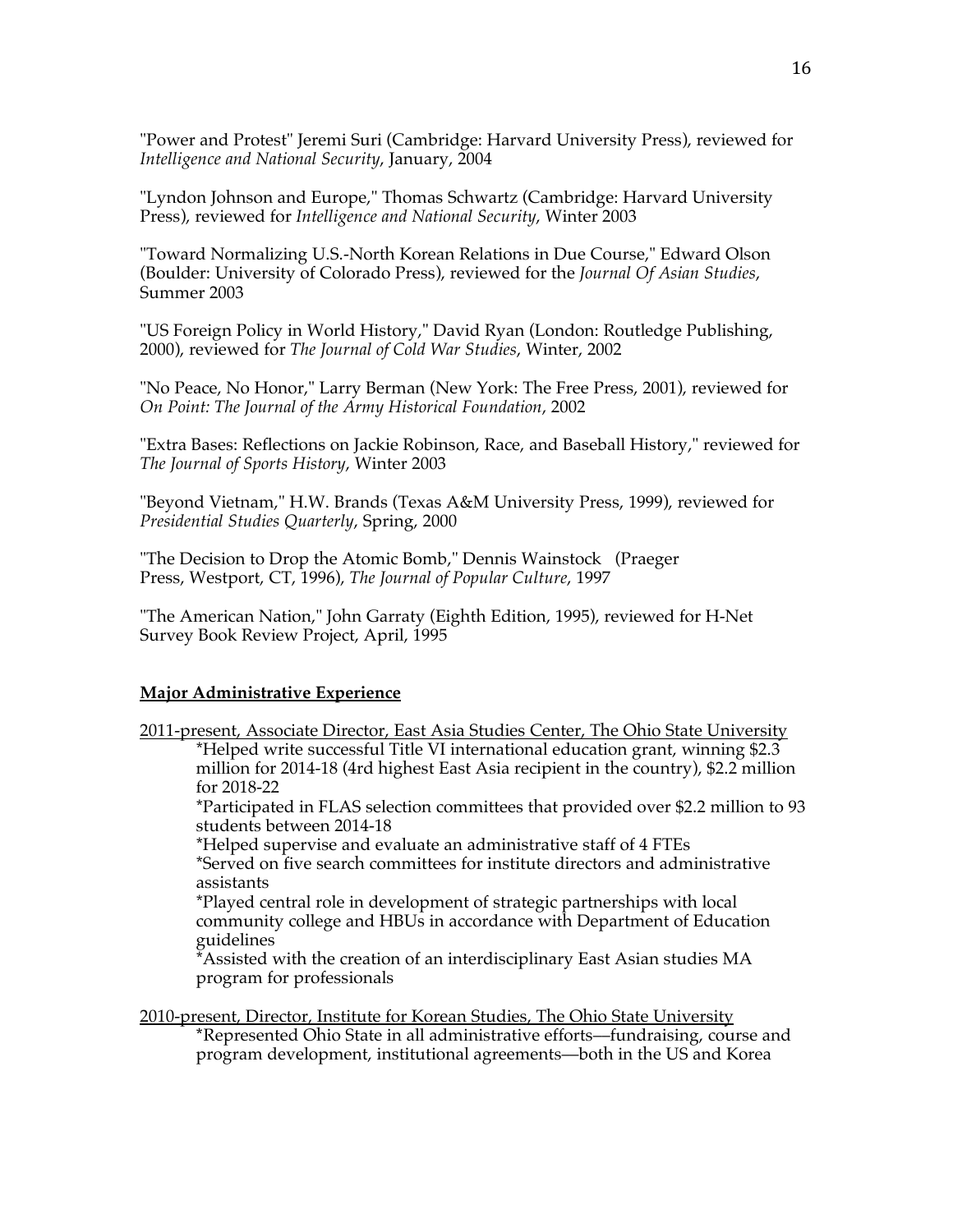**\***Helped direct and implement one of the nation's leading e-class networks, a Big Ten network that shared dozens of different Korean classes, funded by a \$2 million grant from the Korea Foundation

\*Won OSU's Virtual International Experience Grant from OIA, providing over \$100,000 to advance Korean e-class network (2015-17)

**\***Organized and directed annual lecture and performance series that brought 8- 12 speakers and 1-2 significant cultural performances from East Asia to Ohio State annually

\*Established a new study abroad program with Ewha University in Seoul (2016, renewed in 2020), and supervised renewal of an existing exchange program with Soonchonhyang (2020)

**\***Organized and directed travelling Korean Film Festival for the Midwest in 2017, funded by \$50,000 grant from the Korean government, which was replicated in 2020 with a similar trip

\* Established summer teaching program for Ohio teachers, focused on Korea, 2017 and 2018, funded by \$10,000 annual grant from the Korea Foundation \*Brought in almost \$300,000 in grants from 2014-20 from non-university and non-governmental sources

\*Seeded and developed three new class offerings on Korea for the History Department

\*Organized visits to campus from foreign dignitaries including Korean ambassadors, consul generals, and government officials

\*Partnered with local organizations such as the Columbus Council on World Affairs, the Korean Consul General's Office, and the Columbus-Korean

Chamber of Commerce, in efforts to expand connections to Korea

\*Established on-line Korea teaching portal for high school teachers, with dozens of lesson plans created in consultation with Korean faculty and local teachers

## 2008-present, Department Coordinator, History, The Ohio State University, Newark **Campus**

\*Oversaw all administrative functions for 8-person faculty, including scheduling, budgets, evaluation, recruitment, and more

\*Developed successful new internship program for students

\*Assisted with revising the curriculum and requirements during the transition from quarters to semesters

\*Chaired three search committees for history faculty

\*Hired and supervised adjunct faculty and lecturers as needed

\*Represented the department in dozens of student recruitment and orientation events for the university

\*Organized and led an annual student honors conference

# **Other Significant Administrative Roles**:

Editor, *Passport*: *The Society for Historians of American Foreign Relations Review,* 2003-2012; senior editor, 2013-2016

Associate Editor, *Journal of American-East Asian Relations*, 2016-present

Elected officer of the Society for Historians of American Foreign Relations, for term running from 2010-13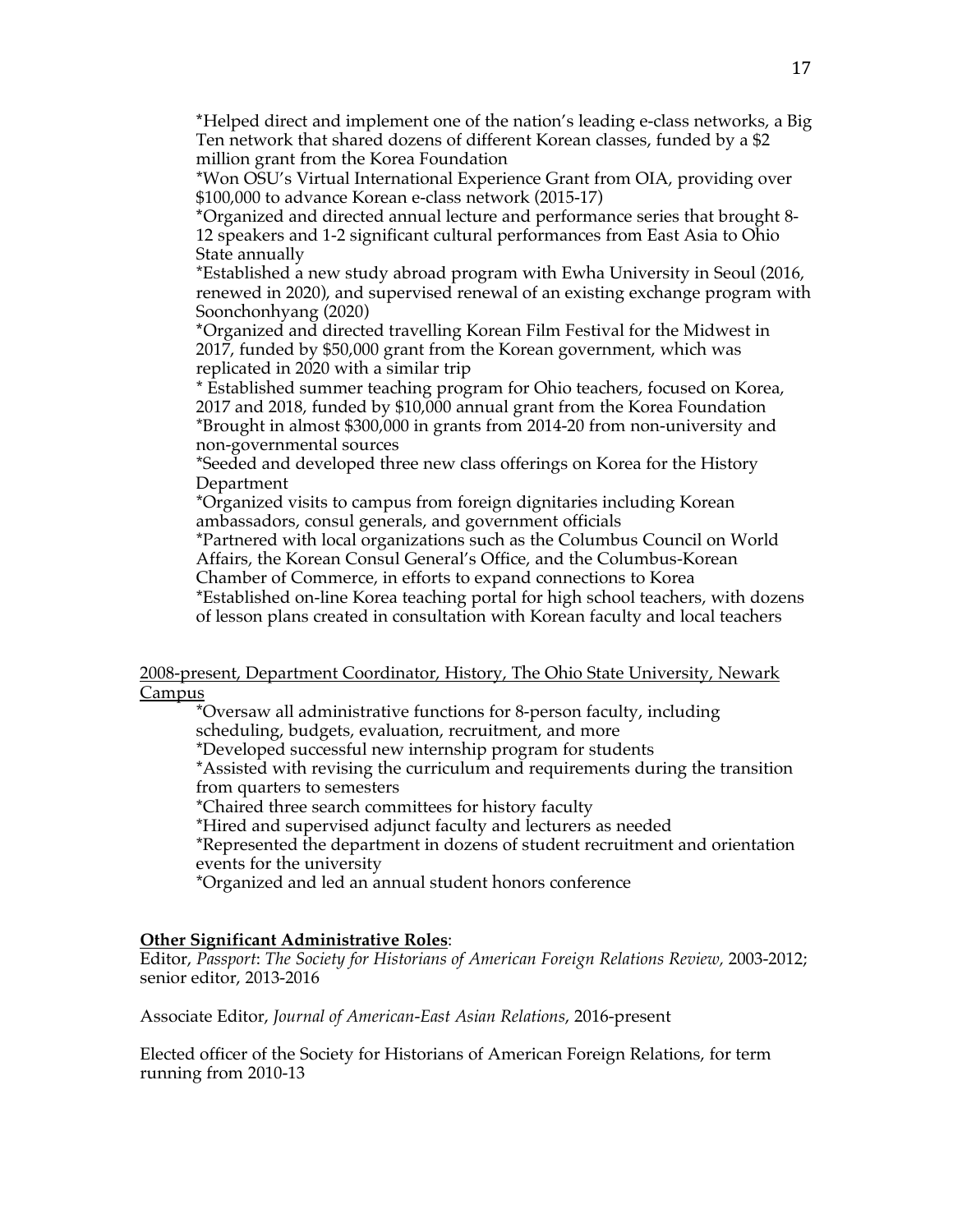Elected nominating committee member, Society for Historians of American Foreign Relations, 2018-2021; chair in 2020-21

Member, National Teaching Committee, Society for Historians of American Foreign Relations, 2004-10

OSU representative to the Committee on Institutional Cooperation Korea E-teaching Initiative, 2012-present

Lead professor and director of Gilder-Lehrman Foundation summer teaching workshop on America and the Cold War, 2013 and 2014, funded by Gilder-Lehrman (\$40,000 per year)

Co- director of the Society for Historians of American Foreign Relations Summer Institute Grant, to host 2015 teaching institute on "Politics and American Diplomacy," funded by grants from the Society for Historians of American Foreign Relations (\$30,000) and the Mershon Center for International Security Studies (\$10,000)

### **Additional Professional and Institutional Service:**

Association of Asian Studies, Distinguished Speakers Bureau member, 2019-22

Editorial Advisor, *Voices & Visions* Primary Source Companion project, 2016-present

Advisory Board Member, OSU Korean Performance Research Program, 2014-present

Editorial Board, Studies in Conflict, Diplomacy, and Peace, University Press of Kentucky, 2012-present

Editorial Board, *Journal of American-East Asian Rel*ations, 2014-present

OSU Faculty Senate, College of Arts and Sciences (elected), 2020-present

Convocation speaker, OSU-N, 2020

Barnes Award for Distinguished Teaching subcommittee, 2020

Search committee, Institute for Japanese Studies director, 2020

Office of International Affairs, International Grants Committee 2020

Ad Hoc Mershon Center Search Committee, 2019-2020

Academic director, LeFevre Fellows program for Civic Engagement, 2016-2019

Faculty advisor, OSU student North Korea club, 2013-2019

Search committee chair, international/modern Europe historian, 2018-19

OSU, Strategic Planning Steering Committee, 2015-2018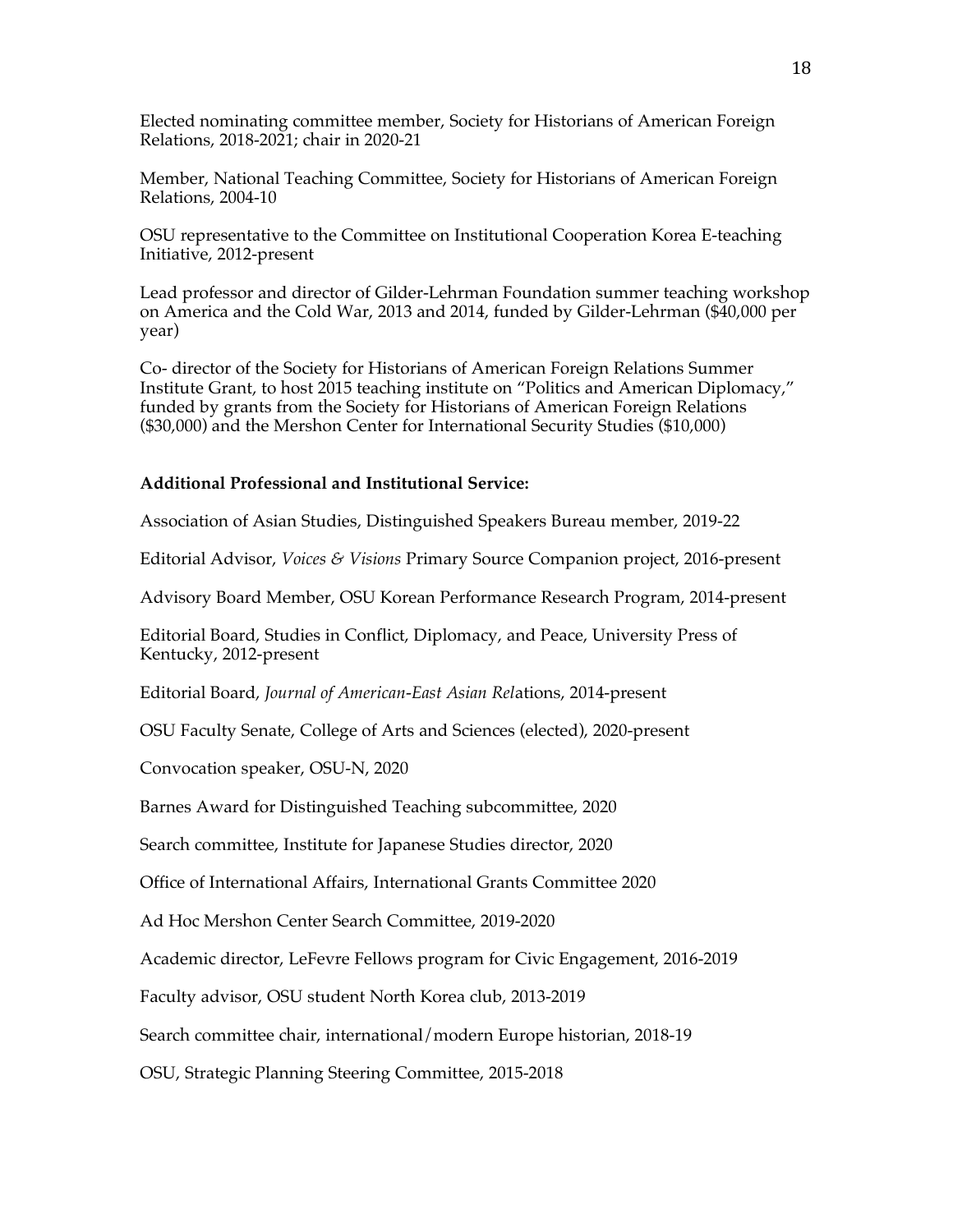Search Committee, East Asia Center outreach coordinator (2018)

Mershon Center, Graduate Student Grants Committee, 2018

OSU-N Librarian search committee, 2018

OSU P+T Committee, subcommittee chair, 2017

East Asian Studies Center FLAS Fellowship Selection Committee, 2017

External tenure evaluator, University of Baltimore, 2017

OSU-N Library Committee, 2017

Faculty Speaker, Buckeye Welcome Student Day, Spring 2017

Chair, OSUN Steering Committee Writing Team, 2016

OSU Fulbright Student Fellowship Interview Committee, 2015

OSU Search Committee, East Asian Studies Center Assistant Director, 2015

OSU P+T Committee, 2015-16

OSU-N Honors Committee, 2015-17

Advisory Board, Institute for Presidential Studies, Miller Center for Public Affairs, University of Virginia, 2015

Elected member, OSU History Department, Advisory Committee, 2013-14

OSU History Department Salary Committee, 2014

OSUN Faculty Well Being Committee, 2014-2016

OSUN Library Committee Chair, 2011-2013

Chair, OSUN Flexible Workload Task Force, 2011-12

OSUN Library search committee, 2011

Chair, Society for Historians of American Foreign Relations Media Task Force, 2011

Conference organizer, "North Korea's Cold War," Mershon Center for International Security Studies, Ohio State University, February 2012

Advisory Board Member, North Korean Document Initiative, Cold War International History Project, 2008- present

Editor, *Retrieving the American Past* (Pearson Custom Publishing), 2006-2011

History Department Program Coordinator, OSU-Newark, 2007-present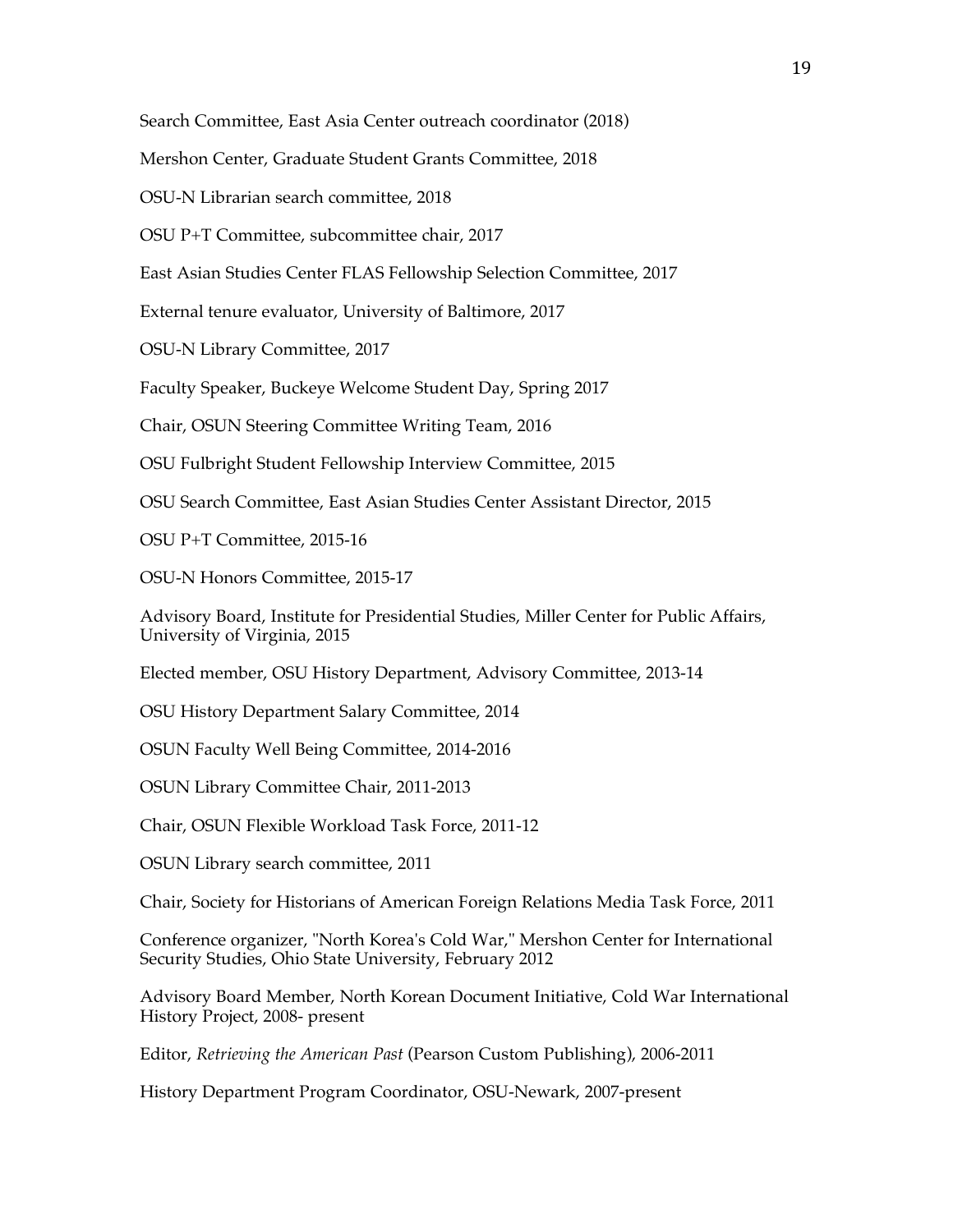OSU-N First Year Experience Committee, 2008-2010

OSU-N Convocation subcommittee, 2008-2010

OSU-N Civic Engagement Committee, 2007-08

Search committee chair, International Historian, 2008-09

Member, President's Task Force on International Programs, Ohio State University, 2006- 07

Society for Historians of American Foreign Relations, Local Arrangements Committee, 2007 annual conference

Search committee chair, Asia historian, 2007-08

Co-director, Diplomatic History Workshop Graduate Program, The Ohio State University, 2002-06

OSUN Academic Standards Committee, 2006-present

External Reviewer for Tenure, Northwestern University, 2010

Professional Standards Committee, 2001-03, 2006-09

"Modern American Foreign Policy," talk given to the OSU Alumni Association, October 2007

Furniss Book Prize Committee, Mershon Center, 2007

Search Committee Chair, Modern Asian history, 2007

Member, Dean's Subcommittee for Academic Complaint, 2007

Chair, Subcommittee for the University Award for Scholarly Accomplishment, 2005

Manuscript Reviewer, *Journal of US-East Asian Relations*, 2013, 2016, 2017 (x3), 2018 (x2), 2019 (x2), 2020

Manuscript Reviewer, *Journal of Asian Studies*, 2020

Manuscript Reviewer, *International Organizations*, 2020

Manuscript Reviewer, University Press of Kentucky, 2016, 2017

Manuscript Reviewer, *Korea Journal*, 2016

Manuscript Reviewer, *Diplomacy & Statecraft*, 2016, 2012

Manuscript Reviewer, *Journal of Contemporary History*, 2016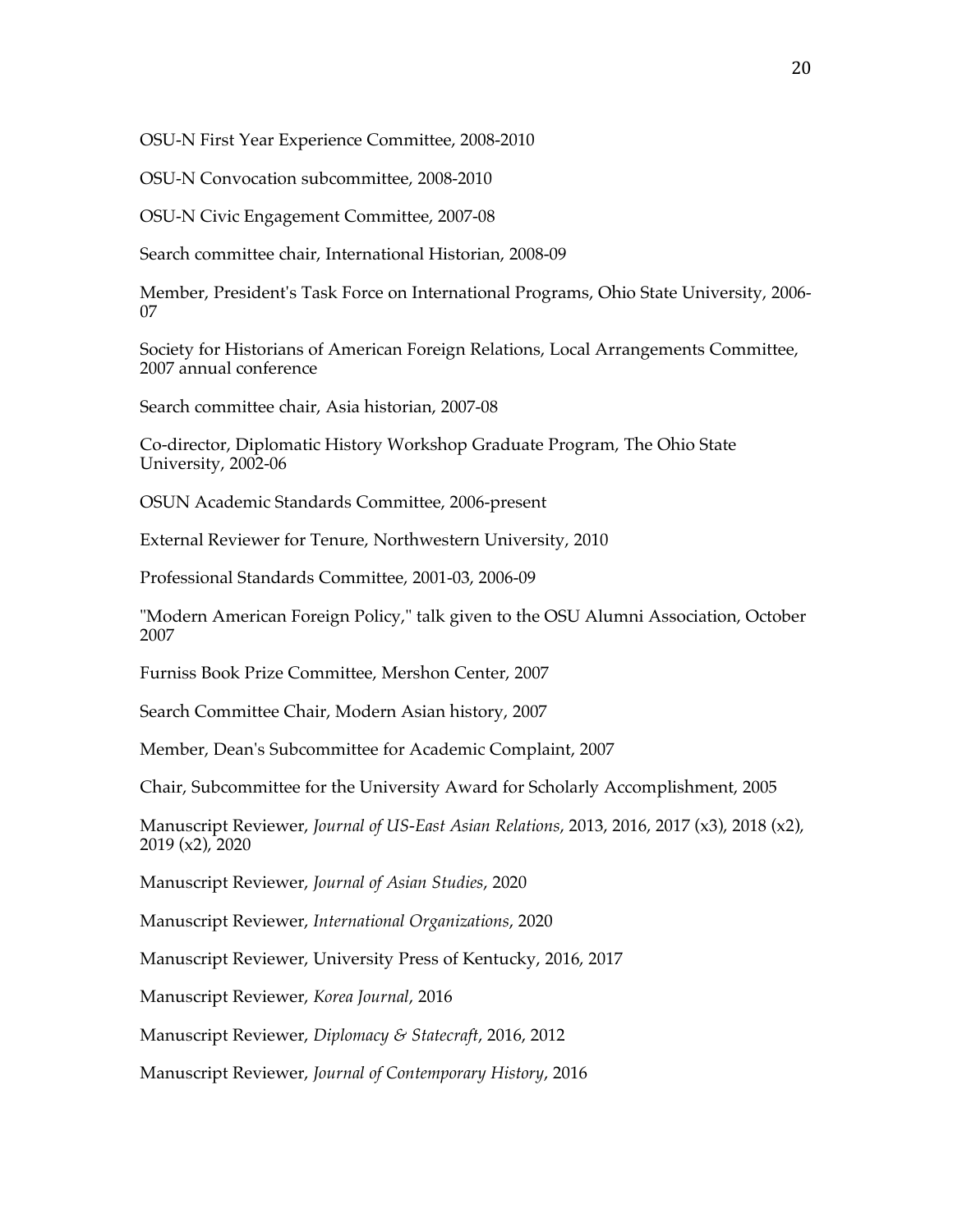Manuscript Reviewer, Wily-Blackwell, 2014, 21015 Manuscript Reviewer, Gilder-Lehrman Institute, 2013 Manuscript Reviewer, *Peace & Change*, 2015 Manuscript Reviewer, *Diplomatic History*, 2003, 2004, 2007, 2010, 2012, 2014, 2015, 2016 Manuscript Reviewer, *Journal of Transatlantic Studies*, 2012, 2013 Manuscript Reviewer, *Journal of American Studies*, 2012 Manuscript Reviewer, *Journal of Cold War Studies*, 2002, 2010, 2011, 2012 Manuscript Reviewer, *Journal of American History*, 2005, 2012 Manuscript Reviewer, *Presidential Studies Quarterly*, 2004 Manuscript Reviewer, *Pacific Historical Review*, 2011 Manuscript Reviewer, University of Kansas Press, 2005, 2011 Manuscript Reviewer, Wadsworth, 2011 Manuscript Reviewer, University of VA Press, 2011 Manuscript Reviewer, McGraw Hill, 2010 Manuscript Reviewer, Bedford/St. Marten's, 2008 Manuscript Reviewer, Pearson Longman, 2008 Manuscript Reviewer, Peter Lang, 2008 Manuscript Reviewer, Routledge, 2008 Manuscript Reviewer, Pearson Publishing, 2006, 2007 Manuscript Reviewer, Yale University Press, 2006 Manuscript Reviewer, Rutgers University Press, 2005 Manuscript Reviewer, Oxford University Press, 2003, 2005, 2010 Award Committee, History Department Award for Scholarly Distinction, 2004 Search committee, visiting instructor of history, 2003, 2004 Award for Scholarly Excellence Subcommittee, 2003 Search Committee, Latin American History, 2002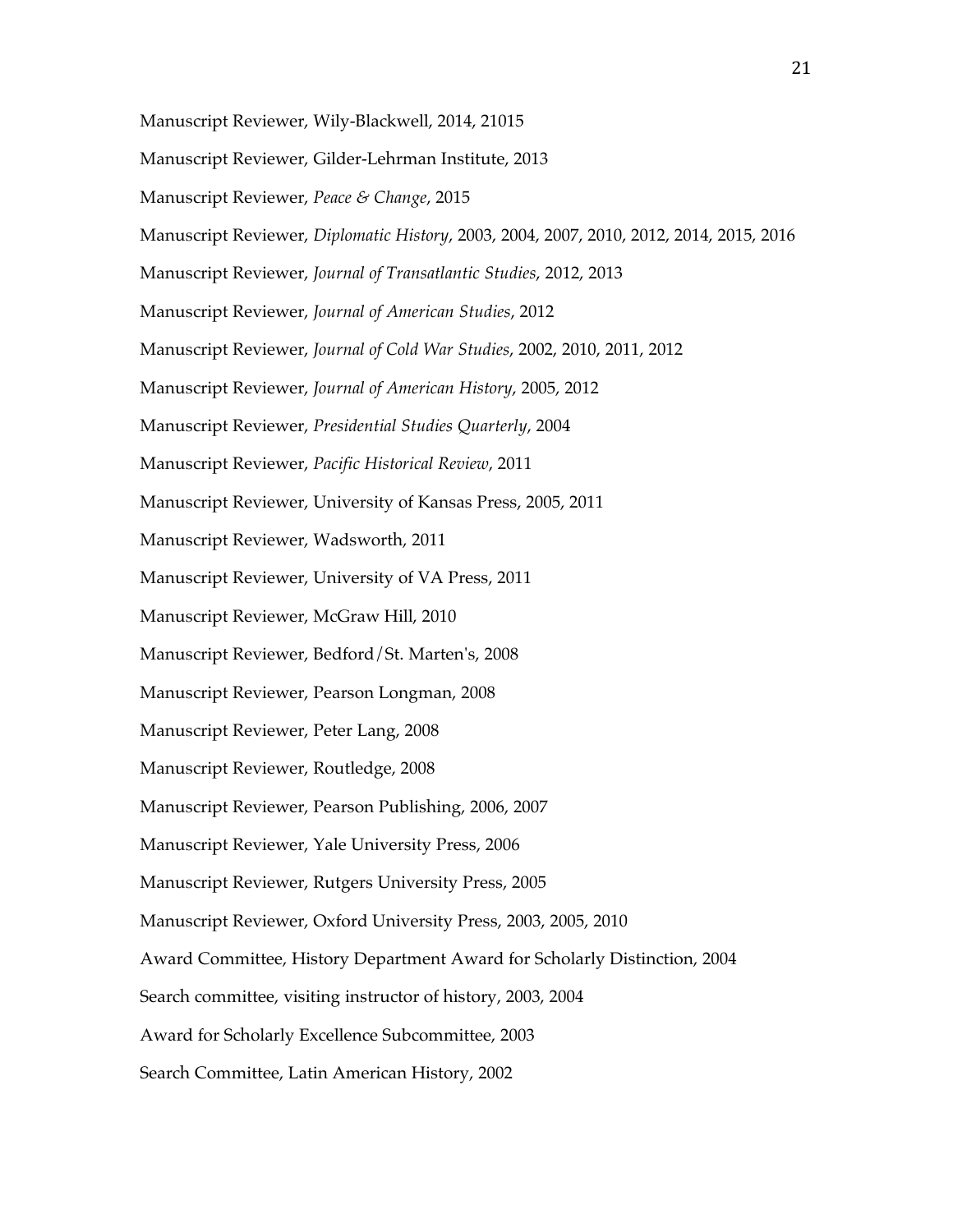Award Committee, OSU-N English Department Seaton Essay Prize, 2002

Invited Participant, Center for Strategic Education Workshop, Johns Hopkins University, Summer 2002

Symposium Chair, *The United States and the War Against Terrorism,* October 2001

Faculty Advisor to the Student Government, 2001-2002

Search Committee, African-American Historian, OSU-Newark, 2001-02

Cultural Arts Committee, OSU-Newark, 2001, 2002

Barnes Award for Exemplary Teaching Subcommittee, OSU-Newark, 2001-03

Subcommittee on the Service Award, OSU-N, 2000-01

Commentator, OSU Undergraduate Honors Conference, 2001, 2002, 2003

### **PhD Dissertation Committees:**

Ryan McMahon (Ohio State, chair) Benjamin Young (George Washington University) Hyeseon Jeong (Ohio State) Zeb Larson (Ohio State) Christos Frentzos (University of Houston)

### **M.A Committees**:

Kathleen Gladstone (Ohio State) Katy Straily (Ohio State) Andreas Grieger (Ohio State) Adrian Boland (UC-Dublin) Sean O'Neill (UC-Dublin) Ben Weatherill (UC-Dublin) Colm O'Connor (UC-Dublin) Simon Brewer (UC-Dublin) Fiona Connally (UC-Dublin) Declan Crean (UC-Dublin) Mary Manning (UC-Dublin) Paul Quigley (UC-Dublin) Patrick Walsh (UC-Dublin)

# **Education:**

Ph.D., History, University of Texas at Austin, 1999 M.A., History, University of Texas at Austin, 1994 M.A., American Studies, University of Texas at Austin, 1993 B.A., Brandeis University, American Studies, 1989

### **Academic References:**